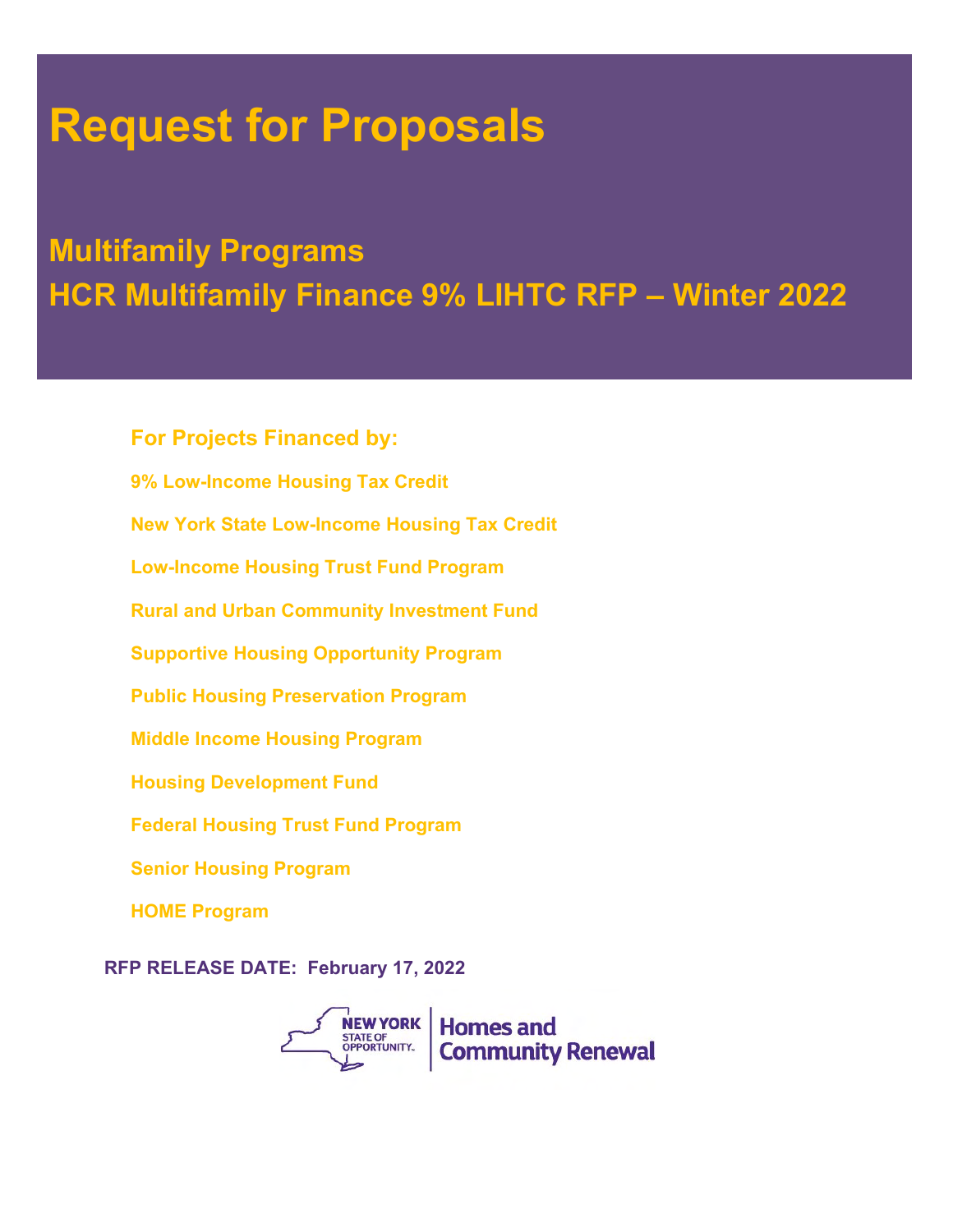#### **TABLE OF CONTENTS**

| $\mathbf{I}$ . |                                                                                              |  |
|----------------|----------------------------------------------------------------------------------------------|--|
|                |                                                                                              |  |
|                |                                                                                              |  |
| II.            |                                                                                              |  |
|                |                                                                                              |  |
|                |                                                                                              |  |
|                |                                                                                              |  |
|                |                                                                                              |  |
| III.           |                                                                                              |  |
|                |                                                                                              |  |
|                |                                                                                              |  |
|                |                                                                                              |  |
|                |                                                                                              |  |
|                |                                                                                              |  |
|                |                                                                                              |  |
|                |                                                                                              |  |
| IV.            |                                                                                              |  |
|                |                                                                                              |  |
|                |                                                                                              |  |
|                | C. Equal Employment Opportunity/Minority and Women Owned Business; Service-Disabled Veteran- |  |
|                |                                                                                              |  |
|                |                                                                                              |  |
|                |                                                                                              |  |
|                |                                                                                              |  |
|                |                                                                                              |  |
|                | I.                                                                                           |  |
|                |                                                                                              |  |
|                |                                                                                              |  |
|                |                                                                                              |  |
|                |                                                                                              |  |
|                |                                                                                              |  |
|                |                                                                                              |  |
|                |                                                                                              |  |
|                |                                                                                              |  |
|                |                                                                                              |  |
|                | HCR Multifamily Finance 9% LIHTC RFP   2                                                     |  |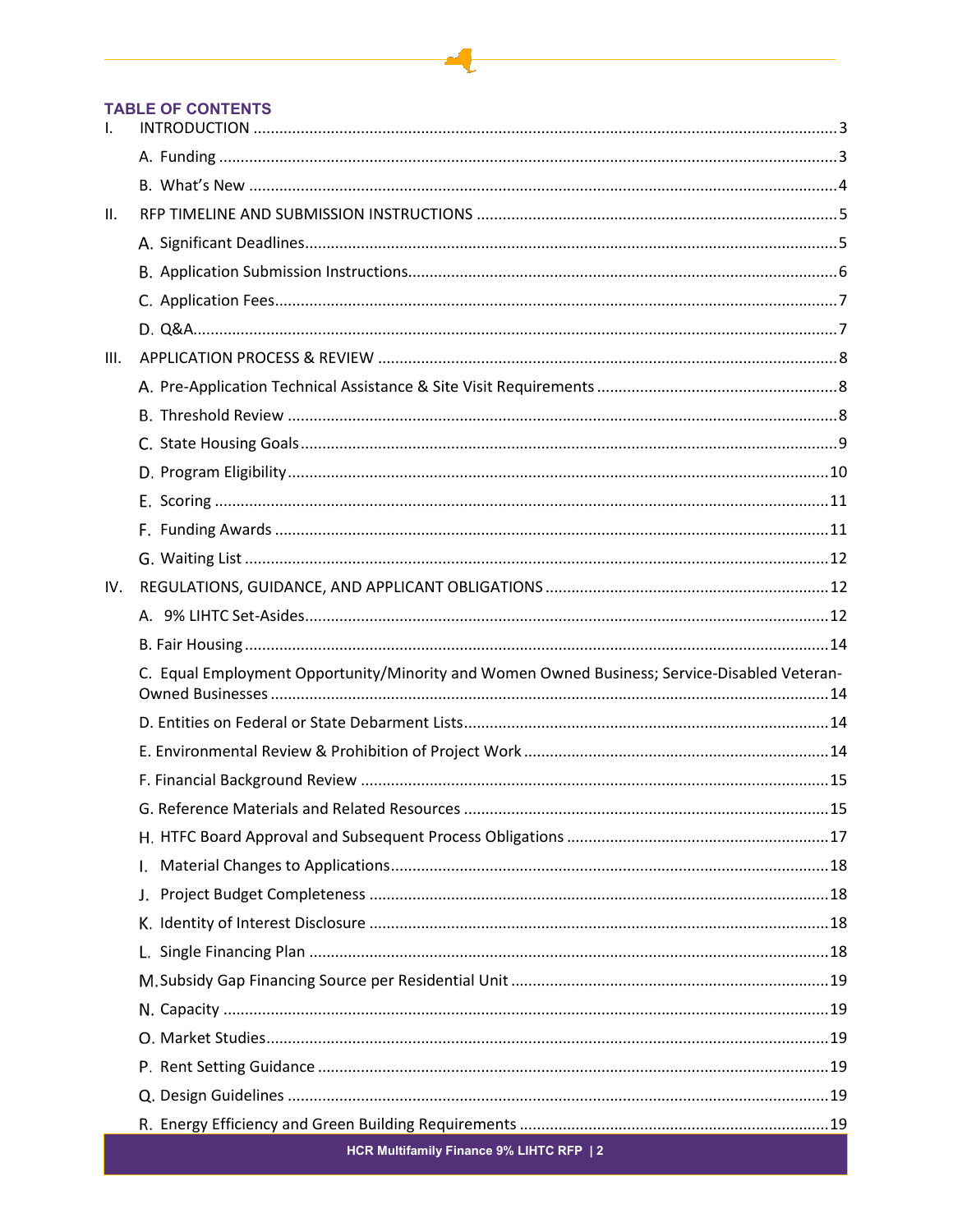# <span id="page-2-0"></span>**I. INTRODUCTION**

# <span id="page-2-1"></span>**A. Funding**

The funding made available through this Request for Proposals (RFP) and through other NYS Homes and Community Renewal (HCR) funding opportunities are a critical component of New York State's landmark \$20 billion, five-year plan to combat homelessness and advance the construction and preservation of affordable housing. Made possible by the release of \$2.5 billion in funding delivered in the Fiscal Year 2018- 19 Budget, the plan will create and preserve more than 100,000 units of affordable housing over five years.

To advance the plan, HCR seeks proposals for the preservation and creation of highquality affordable housing throughout the State by investing certain resources of the agency identified herein. HCR invites eligible Applicants to apply for these housing resources through this HCR Multifamily Finance 9% LIHTC Request for Proposals (RFP). Under this RFP, Applicants may only apply for funding for the new construction, rehabilitation, and/or adaptive reuse of site-specific projects that provide multifamily rental housing. This RFP is not applicable to projects proposing the use of tax-exempt bond financing.

This RFP describes the programmatic and submission requirements for the following funding sources. HCR reserves the right to adjust anticipated funding amounts contained in this RFP when awarding funds. In addition to the per project and per unit limitations, Applicants cannot exceed the total amount of anticipated funding available per program when requesting program funds. Detailed information on each program is available in the program term sheets available at [hcr.ny.gov/multifamily.](https://hcr.ny.gov/multifamily)

| Program                                                 | <b>Anticipated Funding</b> |
|---------------------------------------------------------|----------------------------|
| 9% Low-Income Housing Tax Credit (LIHTC)                | \$16 million               |
| New York State Low-Income Housing Tax Credit<br>(SLIHC) | \$4 million                |
| Low-Income Housing Trust Fund Program (HTF)             | \$25 million               |
| Rural and Urban Community Investment Fund (CIF)         | \$4 million                |
| Supportive Housing Opportunity Program (SHOP)           | \$23 million               |
| Public Housing Preservation Program (PHP)               | \$15 million               |
| Middle Income Housing Program (MIHP)                    | \$10 million               |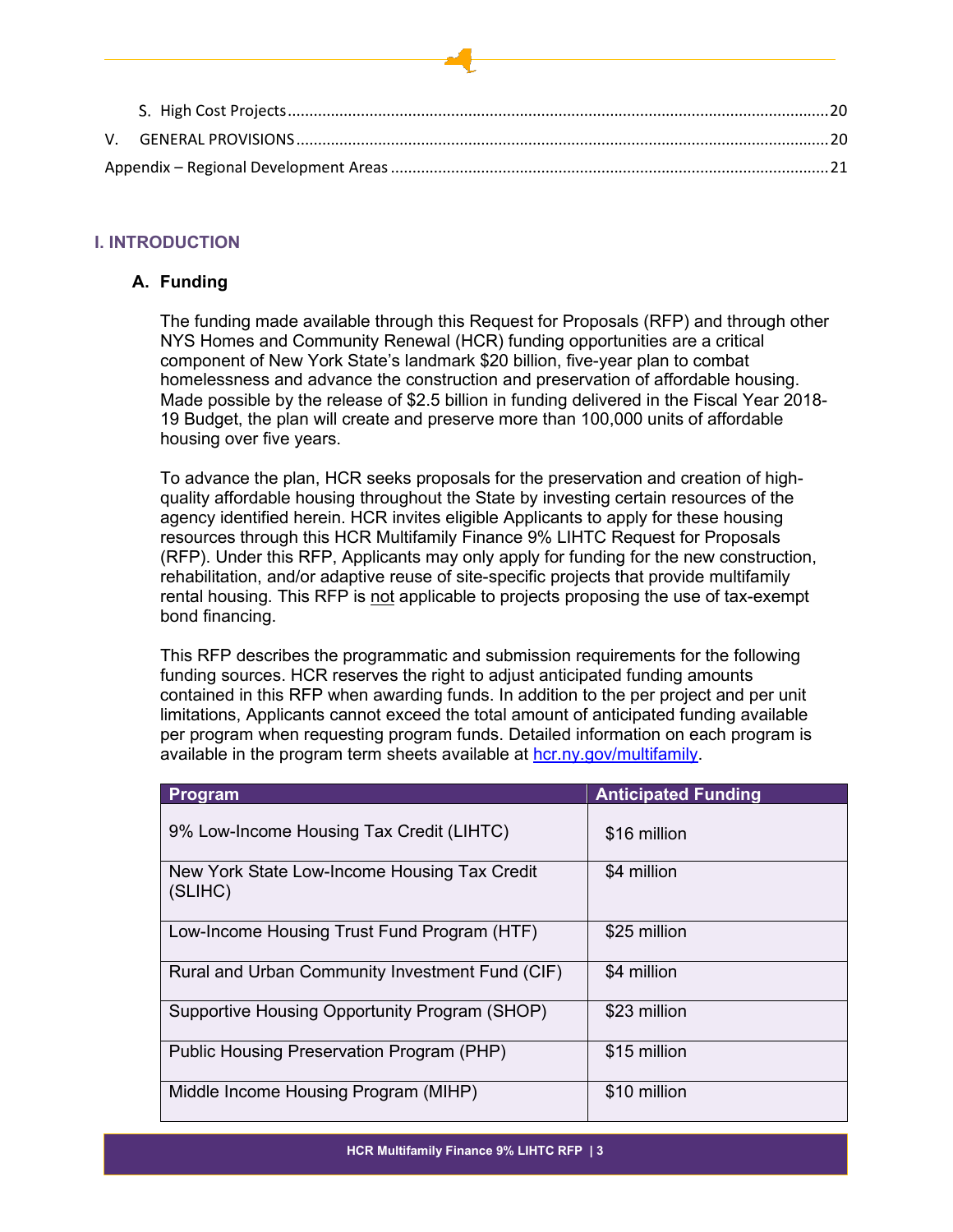| Housing Development Fund (HDF)            | \$5 million  |
|-------------------------------------------|--------------|
| Federal Housing Trust Fund Program (FHTF) | \$23 million |
| Senior Housing Program (SENR)             | \$6 million  |
| HOME Program (HOME)                       | \$5 million  |

# <span id="page-3-0"></span>**B. What's New**

Specific changes for the Winter 2022 funding round include:

- HOME funding is available through this RFP to projects that qualify as Supportive Housing projects with at least 30% supportive units (25% for projects with OPWDD units). Priority will be given to Supportive Housing projects developed by not-for-profit organizations. Please review the HOME term sheet and related regulatory requirements for more information.
- Applicants are required to certify that all information presented in the application is complete and accurate, and that the overall budget presentation, including the plan of financing, is consistent with that presented or to be presented to other funding agencies and is inclusive of all other funding requests. Significant inconsistencies may result in the termination of application review.
- HCR, in conjunction with NYSERDA, has expanded its offering of the Clean Energy Initiatives for High Performance Projects (CEI). Phase 1B of CEI will include funding opportunities for new construction/adaptive reuse projects and opens funding up for existing building rehabilitation projects. Phase 1B will continue to offer funding for new construction and adaptive reuse projects at up to \$12,500/unit to achieve a highly efficient and all electric building design. Phase 1B will also offer funding to existing building rehabilitation projects which can commit to specific measures that support reaching a highly efficient and all-electric building design. Existing building projects can choose to implement one or more measures (electrification of heating, electrification of domestic hot water, and/or advanced envelope performance) for a maximum project award of up to \$25,000/unit. All projects applying for Phase 1B must be 250 units or less in size. Applicants interested in pursuing CEI funding should refer to the Clean Energy Initiatives for High Performance Projects – Phase 1B Program Criteria reference documents for New Construction and Existing Buildings at<https://hcr.ny.gov/multifamily> for details and instructions. Note that CEI funds are not to be included in the 9% LIHTC Finance or Underwriting Application.
- Applicants are required to submit a current Market Study per the requirements of Section 5.07 of the Capital Programs Manual. The Market Study must have been prepared no earlier than December 1, 2021. Market studies must also include a primary market area (PMA) map, which shows only the existing regulated affordable housing properties in the project's PMA.
- Applicants interested in applying for HCR Project Based Vouchers (PBVs) should note that the HCR PBV RFP will be released later this year. Applicants must reflect the HCR PBV's in the Winter 2022 Finance and Underwriting Application and must apply through the HCR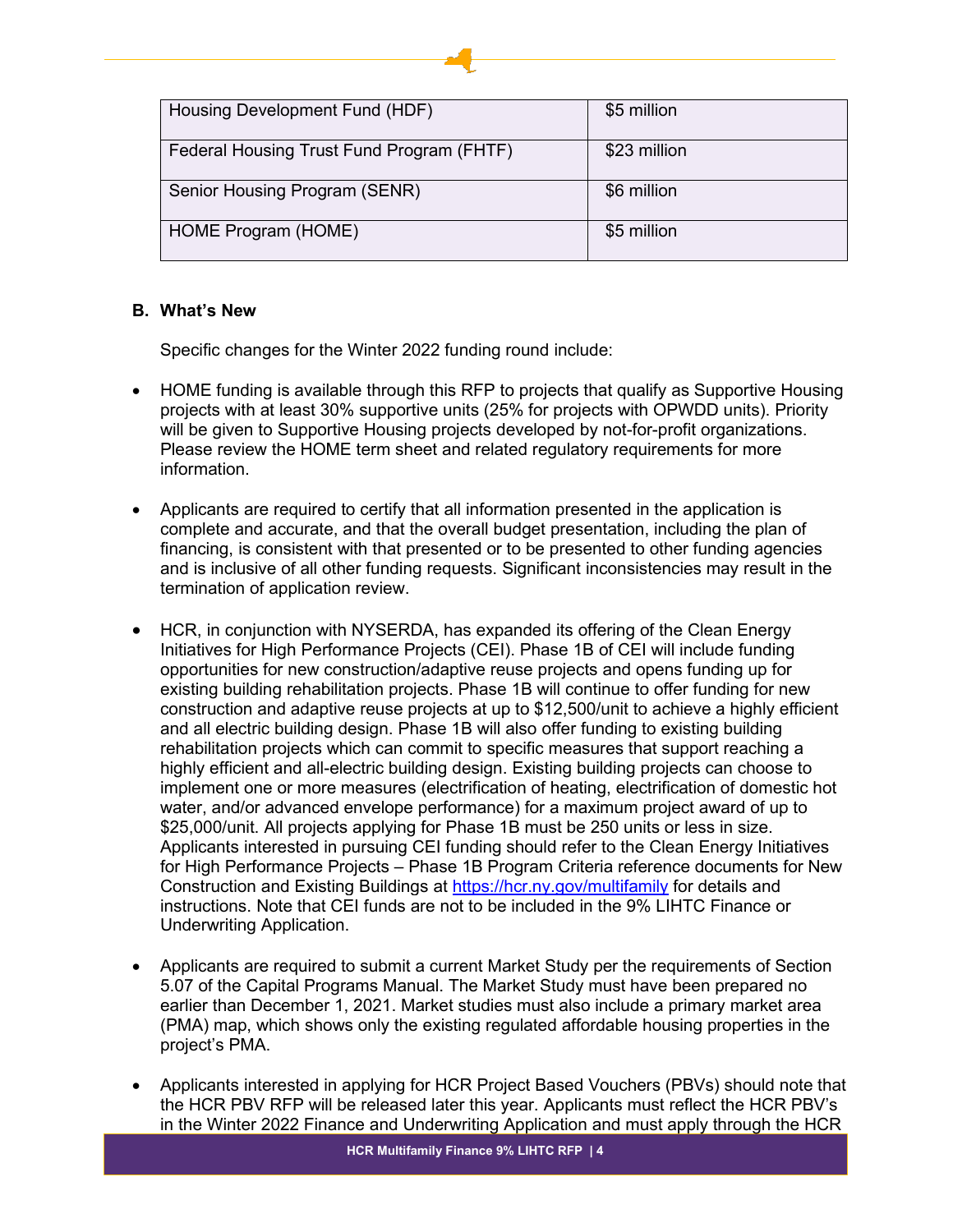PBV RFP when released.

- Round 7 of the Empire State Supportive Housing Initiative (ESSHI) RFP will be released later this year. Therefore, Applicants considering providing supportive housing funded through ESSHI must either have an ESSHI Conditional Award Letter or an ESSHI extension letter.
- HCR's Office of Fair and Equitable Housing has provided an Artist Preference Policy which provides guidance for Applicants considering an artist preference in a 9% LIHTC project. The Artist Preference Policy can be found at [https://hcr.ny.gov/fair-and-equitable-housing](https://hcr.ny.gov/fair-and-equitable-housing-office)[office.](https://hcr.ny.gov/fair-and-equitable-housing-office)
- HCR has updated its existing smoke-free policy. Please see Finance Application Attachment D-6: Energy Efficiency and Green Building for specifics.
- Updates to some NYSERDA programs have taken place in February 2022, and additional documentation may be required as part of application submissions. See the *Mandatory Energy Efficiency Strategy Notice to Applicants* reference document at <https://hcr.ny.gov/multifamily> for more information.
- On November 1, 2021, ASTM released a new Phase I Environmental Site Assessment Standard (E1527-21). ASTM has submitted that standard to the EPA for the agency's review for compliance with the federal regulations. It is anticipated that the review by the EPA could require up to one year. The HCR Design Guidelines will not be updated to require E1527-21 until that process is complete. To allow the greatest flexibility for projects to meet standards required by other institutions, HCR will accept any of the following:
	- 1. Continue using and citing the ASTM E1527-13 Standard until the EPA approves the new ASTM E1527-21 Standard for compliance with the AAI regulations;
	- 2. Use and cite the new ASTM E1527-21 Standard; or
	- 3. Cite the ASTM E1527-13 Standard and indicate that the Phase I ESA also incorporates procedures as prescribed in the new ASTM E1527-21 Standard.

# <span id="page-4-1"></span><span id="page-4-0"></span>**II.RFP TIMELINE AND SUBMISSION INSTRUCTIONS**

#### **Significant Deadlines**

The following are significant dates and deadlines under this RFP Process:

| <b>RFP Release</b>                 | <b>February 17, 2022</b>                       |
|------------------------------------|------------------------------------------------|
| <b>Funding Round Presentation</b>  | <b>March 3, 2022</b>                           |
| Deadline to submit questions       | <b>Prior to Application</b><br><b>Deadline</b> |
| Design Waivers Due                 | March 3, 2022 at 3:00 PM<br>EΤ                 |
| Register users/emails for drop box | <b>March 10, 2022 at</b>                       |
|                                    |                                                |

**HCR Multifamily Finance 9% LIHTC RFP | 5**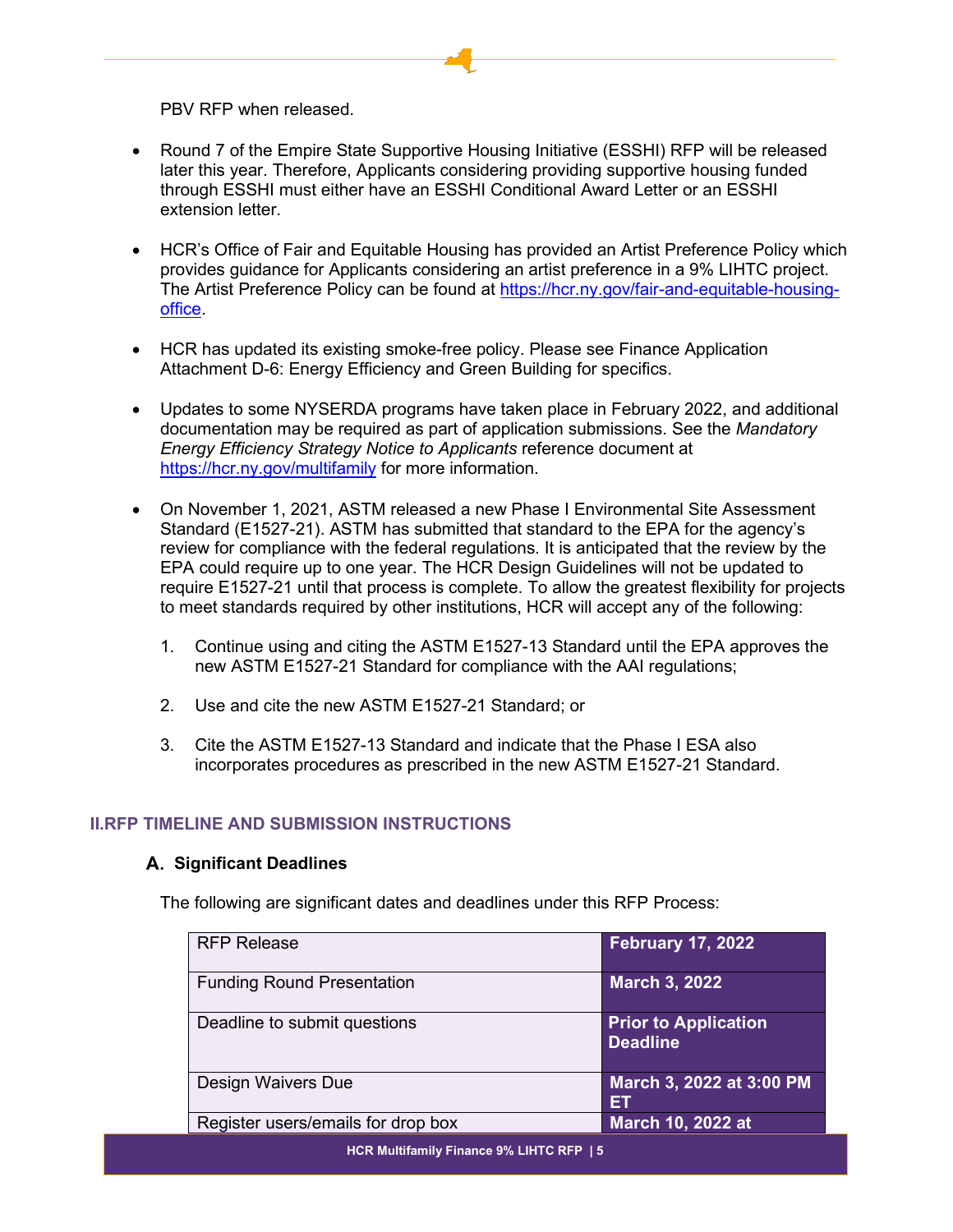|                                             | 3:00 PM ET               |
|---------------------------------------------|--------------------------|
| Deadline to request TA session, Design Unit | <b>March 17, 2022 at</b> |
| occupied rehabilitation package due, and/or | 3:00 PM ET               |
| LIHTC/SLIHC fee deferral                    |                          |
| Deadline to submit applications             | <b>March 31, 2022 at</b> |
|                                             | 11:59 PM ET              |
|                                             |                          |

# **NOTE: The next 9% LIHTC RFPs are expected to be released on the following schedule:**

- **September 2022;**
- **Spring 2023; and,**
- **Fall 2023.**

# <span id="page-5-0"></span>**Application Submission Instructions**

Each Applicant must submit a complete application, utilizing the current application forms and the instructions therein and providing the requested supporting documentation. Applications submitted on incorrect or outdated forms will not be considered for funding. Application forms and full submission instructions are available at [hcr.ny.gov/multifamily.](https://hcr.ny.gov/multifamily)

# **1. Application Submission Documents**

| <b>TAB</b> | <b>CONTENTS</b>                            | <b>EXHIBITS/ATTACHMENTS</b> |
|------------|--------------------------------------------|-----------------------------|
| A          | Application & Development Team             | $A-1 - A-5$                 |
| B          | Project/Site Information                   | $B-1 - B-7$                 |
| C          | <b>Community Needs/Market Information</b>  | $C-1 - C-3$                 |
| D          | <b>Design &amp; Construction Documents</b> | $D-1 - D-7$                 |
| E          | <b>Environmental Documents</b>             | $E - 1 - E - 6$             |
| F.         | <b>Financial Analysis</b>                  | $F-1 - F-5$                 |
| G          | <b>Preservation Documents</b>              | $G-1 - G-8$                 |
| н          | LIHTC/SLIHC                                | $H-1$ & $H-2$               |
|            | <b>Consents and Certifications</b>         | $I - 1 - I - 5$             |

# **2. General application instructions**

Applications must be submitted electronically (Excel and pdf) via an Internet Aspera drop box set up by HCR. Prior to March 10, 2022 at 3:00 PM ET, Applicants must send an email to **[msr@hcr.ny.gov](mailto:msr@hcr.ny.gov)** to request access to the drop box to be used for the submission of an application. Shortly after HCR's receipt of this request e-mail, each user identified will receive a "Dropbox Invitation" e-mail from "NYS mySend" (its.grp.plat.adhoc@its.ny.gov). The invitation e-mail will contain a unique web link (URL) that has been assigned to them specifically. This URL should not be shared. It is the equivalent of their User ID and Password for the drop box. Please see the Aspera Drop Box Instructions available at [hcr.ny.gov/multifamily](https://hcr.ny.gov/multifamily) for more detailed information.

The submission process can take a considerable amount of time, especially over Internet connections with slower upload speeds. For this reason, HCR strongly recommends that Applicants **do not wait until immediately prior to the deadline to submit**. While the actual deadline is at 11:59 pm, HCR staff will not be available for technical assistance after 4:00 pm. Please plan accordingly.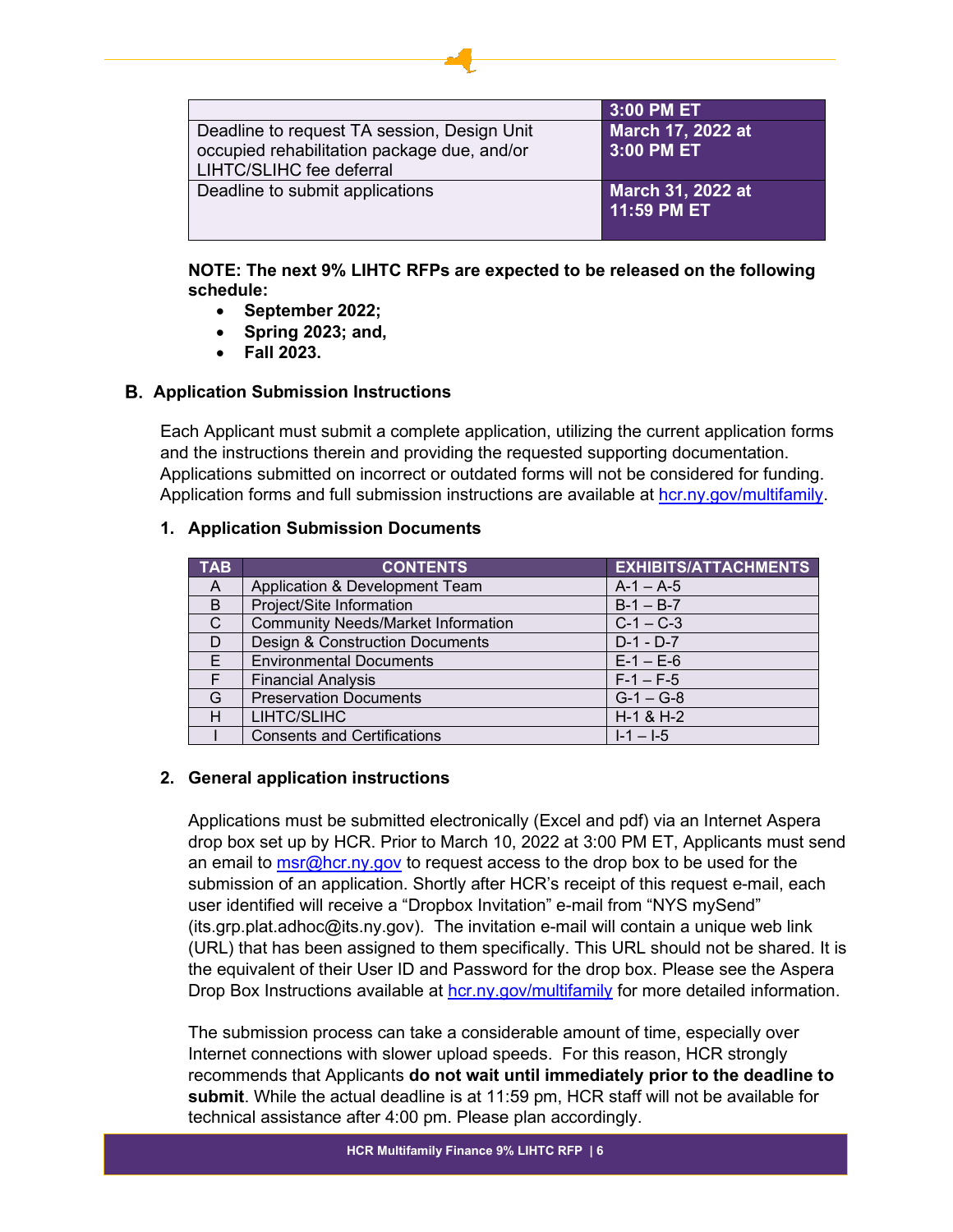# <span id="page-6-0"></span>**Application Fees**

Applications for 9% LIHTC and/or SLIHC are subject to a \$3,000 application fee per credit program requested. An Applicant requesting both 9% LIHTC and SLIHC must submit \$6,000.

#### Credit Fee Transmittal

Fee payments must be made payable to "NYS DHCR" **on or prior to the date of application submission** and transmitted with the Credit Fee Transmittal Letter in Attachment H-1. Both the fee transmittal letter and check should indicate "LIHTC/SLIHC fee" and the project name. Send the check and letter via United States Postal Service overnight to:

> DHCR – 9% LIHTC/SLIHC/HDF P.O. Box 28026 New York, NY 10087-8026

HCR will not accept payment of the fee at any other office or address. A copy of the payment and Credit Fee Transmittal Letter must be submitted in Attachment H-1 of the application. Failure to meet the fee requirements will result in the application being deemed incomplete and the termination of further application review.

## Credit Fee Deferral

Not-for-profit Applicants (or their wholly-owned subsidiaries) which have not received HCR capital funding since 2018 and which will be the sole general partner (or co-general partner with another not-for-profit) of the limited partnership or the sole managing member (or comanaging member with another not-for-profit) of the limited liability company, which will own the project, may request a deferral of the application fee payment until the time of initial allocation (i.e. carryover allocation).

A Credit Fee Deferral Request must be submitted to HCR no later than one week prior to the applicable submission deadline stated in Section II.A. above. Deferral requests should be emailed to: Arnon Adler, LIHTC Program Director, at [arnon.adler@hcr.ny.gov.](mailto:arnon.adler@hcr.ny.gov)

Applicants who have received approval of their request for an application fee deferral must include a copy of the Credit Fee Deferral Request Letter and HCR's deferral approval notification in Attachment H-1 of the application.

# <span id="page-6-1"></span>**Q&A**

Prior to the application deadline, all questions regarding this RFP must be submitted via email to [9%RFP@hcr.ny.gov](mailto:9%25RFP@hcr.ny.gov). Responses to all timely and appropriate questions will be posted at [hcr.ny.gov/multifamily.](https://hcr.ny.gov/multifamily)

**Upon submission of an application to HCR for consideration, no communication will be permitted from Applicants (or representatives of Applicant team members) to HCR (or its staff and board members) regarding such application until an Outcome Letter is issued, unless initiated by HCR, except as required under Section IV of this RFP. Any such prohibited contact will be grounds for disqualification and termination of application review.**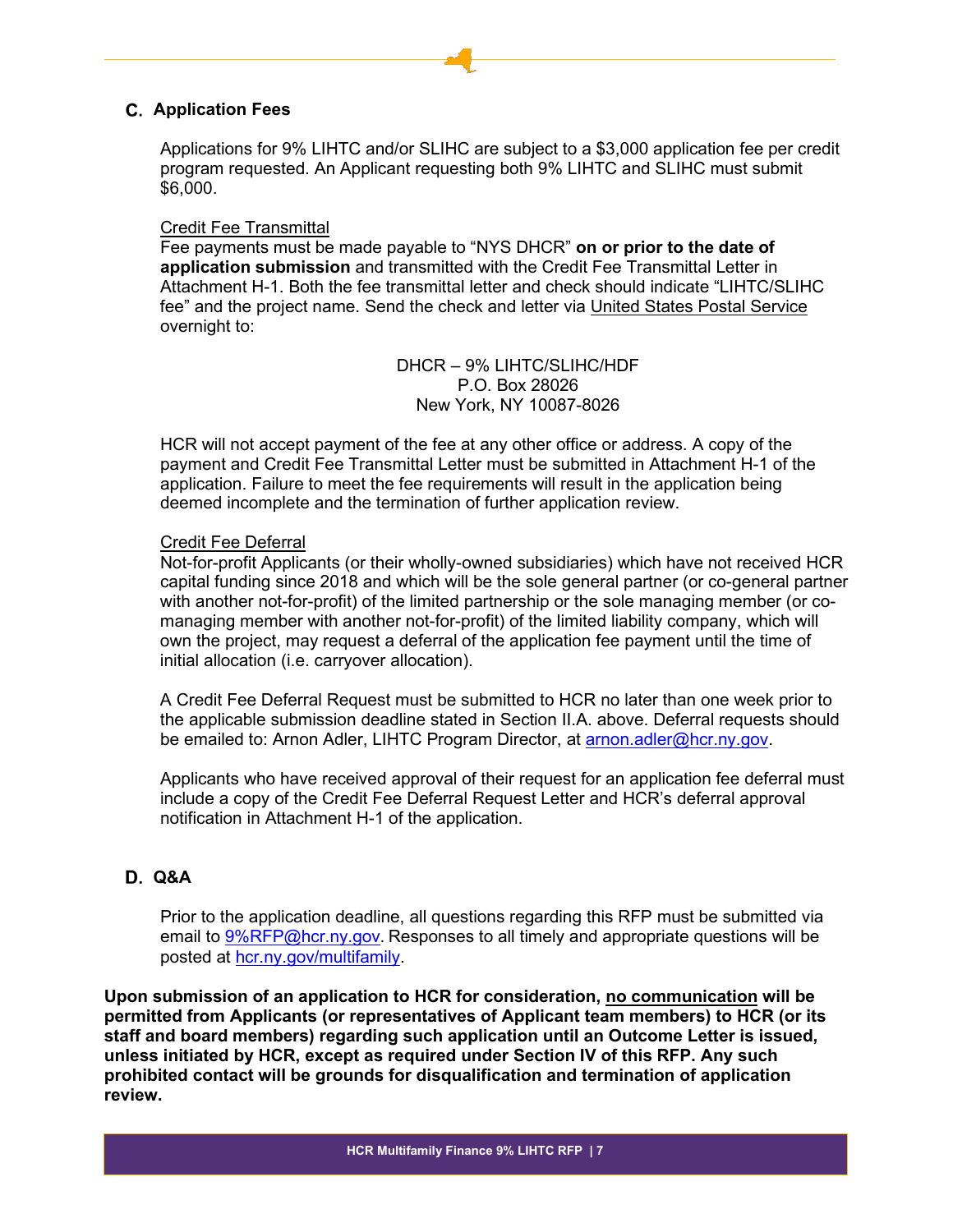# <span id="page-7-1"></span><span id="page-7-0"></span>**III. APPLICATION PROCESS & REVIEW**

#### **Pre-Application Technical Assistance & Site Visit Requirements**

#### **1. Pre-Application Technical Assistance**

Please see HCR's website at<https://hcr.ny.gov/multifamily> for more information on the updated Technical Assistance process.

#### **OPWDD Coordination**

For the purposes of this RFP, prospective Applicants who are planning to propose a preference in tenant selection for individuals with intellectual and/or developmental disabilities will only be considered if the project either (1) has an ESSHI conditional award letter and does not require OPWDD capital or (2) a current letter of support from OPWDD issued after April 1, 2021.

Applicants seeking to support individuals with intellectual and/or developmental disabilities should refer to the Technical Assistance for Multifamily 9% LIHTC RFP Applicants at [https://hcr.ny.gov/multifamily.](https://hcr.ny.gov/multifamily)

#### <span id="page-7-2"></span>**Threshold Review**

HCR will review each application according to the Threshold requirements listed below. If a project does not meet the Threshold requirements, it will be eliminated from further review under this RFP and the Applicant will be notified of such in HCR's Outcome Letter (see Section IV).

#### **Threshold Requirements**

### • **TA Session**

 $\circ$  A TA session with HCR staff must have been conducted within 12 months prior to application submission.

#### • **Completeness**

- o All required submissions are included in the application.
- **Development Team Experience and Capacity**
	- $\circ$  No adverse findings found: Applicants may be rejected at any time during or after the evaluation process if there any adverse findings regarding the Applicant, any entity or individual associated with the Applicant, or any property owned or managed by them. Applicant must certify that there are no adverse findings, which may include, but are not limited to:
		- The project Applicant, developer, owner, general contractor, and manager and their principals are not included on any federal or state debarment lists,
		- The owner and/or manager and their principals do not include anyone who owns or manages a project for which an IRS Form 8823 has been issued and has not been corrected,
		- The project developer, owner and/or manager and their principals do not include anyone who has participated in a publicly assisted program or project that has been determined to be out of compliance with statutes, rules, regulations, policies or agreements, and such non-compliance has not been corrected or otherwise resolved as determined by the public agency responsible for supervising the project, or
	- $\circ$  Development team demonstrates comparable experience to undertake, complete, and operate the project. If the team does not have comparable experience, it must demonstrate that individuals on the team have requisite experience.
- $\circ$  Development team demonstrates available capacity to develop the project based on current workload.

#### • **Programmatic**

 $\circ$  Residential: Project proposes that all HCR-assisted units will be subject to a regulatory agreement for no less than the minimum term required under each requested funding program as set forth in this RFP.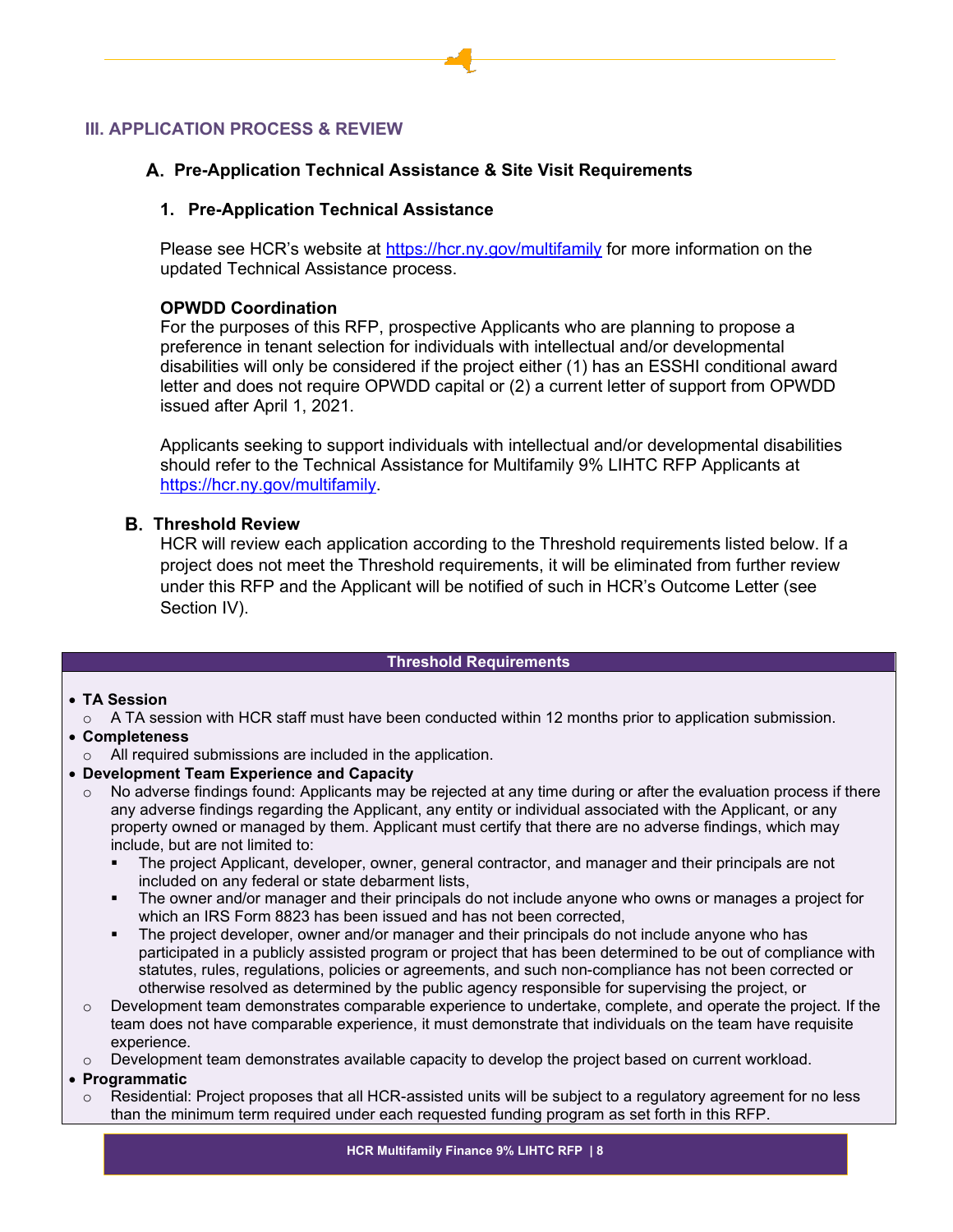- $\circ$  Evidence of site control: must be valid through the proposed construction finance closing date.
- $\circ$  Site suitability: (a) address potential site contamination concerns as described in Application Attachment E-3; and, (b) provide an environmental justice narrative, explaining how the surrounding area is suitable for the development of affordable housing, as described in Application Attachment E-6.

#### • **Housing needs**

- $\circ$  Market study or analysis demonstrates that the project meets an existing and identified need.
- o Addresses a State Housing Goal as listed in Exhibit B-1 and below.

#### • **Financing**

- $\circ$  Letter or letters of interest (LOI) from a private lender/lenders are included, dated no earlier than 45 days from the date of submission. LOI's from government agencies are not required, but preferred, if those sources are included in budget proposals (this will be taken into consideration during scoring).
- $\circ$  If LIHTC is proposed, an equity investor or syndicator letter must be provided, dated no earlier than 45 days from the date of submission.

#### • **Ownership structure**

 $\circ$  All entities are identified, including all general partners and managing general partners for limited partnerships, and all managing members for limited liability corporations.

# <span id="page-8-0"></span>**State Housing Goals**

All applications must clearly advance at least one of the following State Housing Goals:

- 1. Community Renewal and Revitalization Projects: Projects that address a component indicated in the municipality's most recent comprehensive plan, or other municipal approved plan, as demonstrated by one or more of the following:
	- Demonstrate site control of land acquired through Land Banks, established pursuant to Article 16 of New York State Not-for-Profit Corporation Law, in neighborhoods that have experienced a high incidence of abandoned and/or "zombie" properties;
	- Demonstrate the donation of one or more of the project sites from the municipality in which the project is located at either a \$0 or \$1 acquisition;
	- Demonstrate the rezoning of, or the granting of a zoning variance/special use permit for, at least one project site necessary to complete the project;
	- Demonstrate the project municipality has committed capital financing to the project as evidenced in the application sources and uses;
	- A draft commitment for a PILOT for the project (at a level greater than Section 581-A of Real Property Tax Law);
	- Listed as a priority project in the municipality's latest Action Plan;
	- Utilizing a site for the project which has been designated for redevelopment by an Urban Renewal Plan; or,
	- Applicant, or its affiliate, has been identified as the Designated Developer for the project by the municipality.
- 2. Integrated Supportive Housing Projects: Projects that provide permanent supportive housing to one or more special needs populations, and that can show evidence of a service and operating subsidy from a governmental agency, such as an ESSHI award.
- 3. Housing Opportunity Projects: Family projects in an area of opportunity linked to schools that meet or exceed minimum performance standards and that meet or exceed other measures of opportunity, including, but not limited to, the rate of poverty, as defined in a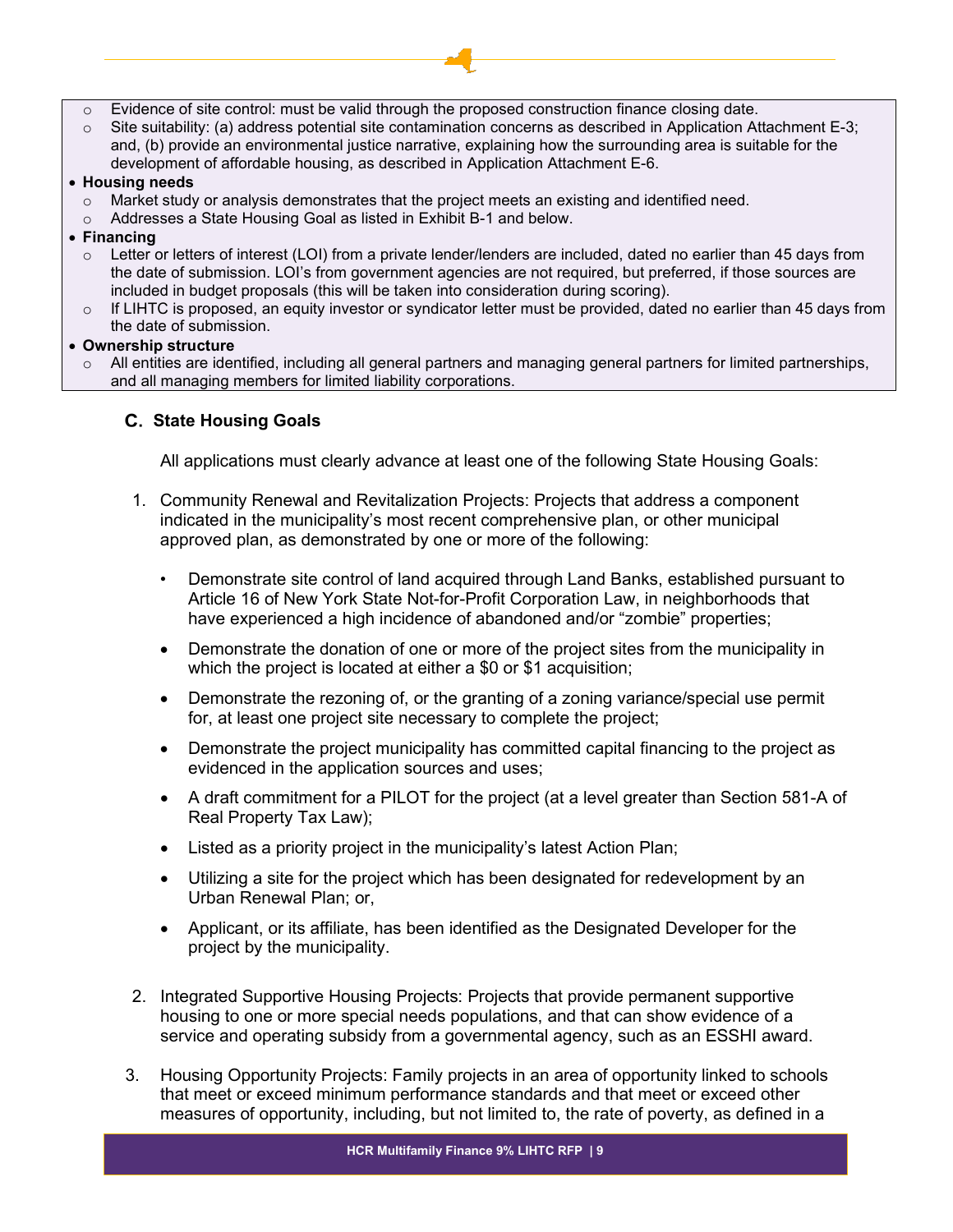list of census tracts published by HCR. At least 10% of the project units must be targeted to and serve households at or below 30% of AMI. Additionally, average unit size must be at least 2 bedrooms.

- 4. Workforce Opportunity Projects: Projects that propose housing within a safe half-mile walk of frequently occurring public transportation (available 7 days a week on a repetitive, fixedroute schedule that is regular and continuing).
- 5. Projects Advancing State Revitalization and Economic Development Initiatives, including:
	- Downtown Revitalization Initiative Projects: Projects that propose residential and/or mixed-use projects located in Downtown Revitalization Initiative plan areas that clearly advance the objectives of an approved Downtown Revitalization Initiative Strategic Investment Plan.
	- Economic Development Projects: Projects specifically endorsed in the Regional Economic Council Strategic Plans that will support the construction and/or rehabilitation of affordable housing.
	- Brownfield Cleanup Program Projects: Projects resulting in the cleanup/redevelopment of property that has been determined to be eligible to participate in the New York State Brownfield Cleanup Program (BCP). The application must propose a plan of finance fully utilizing all BCP tax credits generated from the cleanup/redevelopment of the property.
	- Projects which will be implemented in a neighborhood located in a designated Empire State Poverty Reduction Initiative (ESPRI) locality and coordinated with the ESPRI activities underway. At least 15% of the project units must be targeted to and serve households at or below 30% of AMI.
- 6. Senior Housing: Projects that allow low-income seniors to live independently in the community. Preference will be given to projects that also meet at least one of the following State Housing Goals: 1) Community Renewal and Revitalization, 2) Workforce Opportunity, 3) Economic Development, or 4) Downtown Revitalization Initiative.
- 7. Public Housing Redevelopment Projects: Projects that address the needs of public housing units outside the City of New York and/or assist Public Housing Authorities in completing their restructuring plans, including projects participating in HUD's Rental Assistance Demonstration Program.
- 8. Preservation Projects: Projects that are currently under a regulatory agreement with a governmental agency to provide affordable housing to low-income individuals and/or families in order to preserve the housing as a viable community housing resource. Preference will be given to projects currently under a regulatory agreement with NYS Homes and Community Renewal.

# <span id="page-9-0"></span>**Program Eligibility**

Proposals that meet all Threshold requirements will be reviewed to determine whether program-specific Eligibility requirements are met pursuant to the Eligibility Checklist in the application. If a project does not meet Eligibility, it will be eliminated from further review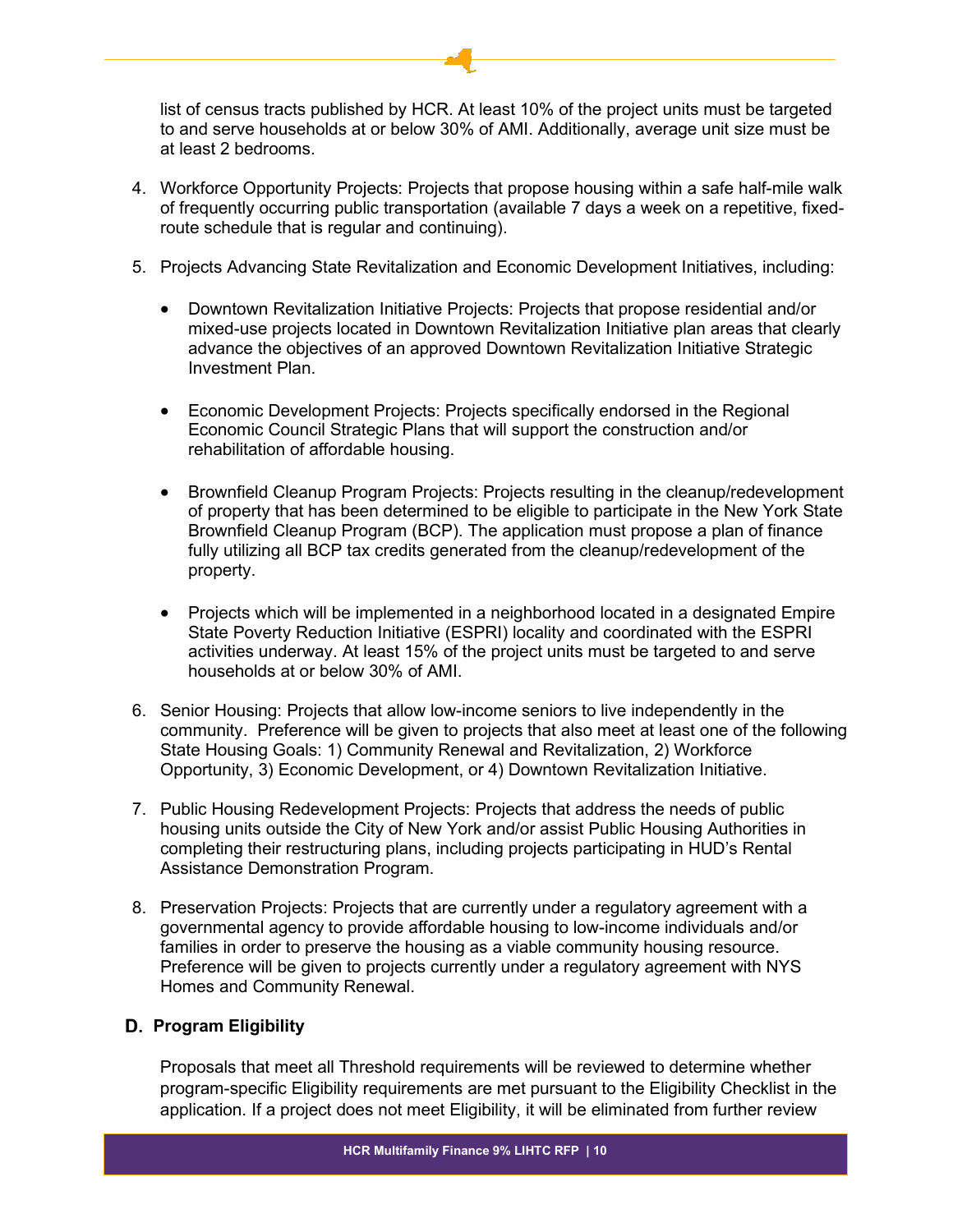under this RFP and the Applicant will be notified of such in HCR's Outcome Letter (see Section IV).

# <span id="page-10-0"></span>**E.** Scoring

Proposals that meet all Threshold and Eligibility requirements will be scored and ranked by geographic region. Applications requesting 9% LIHTC will be evaluated using the following scoring criteria outlined in the 9% LIHTC Qualified Allocation Plan (QAP) effective May 26, 2021:

- 1. Community impact/revitalization up to 10 points
- 2. Financial leveraging up to 11 points
- 3. Sponsor characteristics up to 9 points
- 4. Green building, per the criteria outlined in the Green Building & Accessibility Scoring Criteria– up to 5 points
- 5. Fully accessible and adapted, move-in ready units per requirements outlined in the Green Building & Accessibility Scoring Criteria – up to 5 points
- 6. Affordability  $-$  up to 8 points
- 7. Individuals with children up to 7 points
- 8. Project readiness up to 10 points
- 9. Persons with special needs 5 points
- 10. Participation of non-profit organizations up to 4 points
- 11. Mixed income up to 4 points
- 12. Historic nature of project up to 2 points
- 13. Cost effectiveness 5 points
- 14. Housing opportunity projects up to 5 points
- 15. Investment in underserved areas 5 points
- 16. Minority and Women Owned Business Enterprise and Service-Disabled Veteran-Owned Business participation – up to 5 points

For the purposes of rating and ranking applications, when an Applicant requests funds from two or more programs pursuant to this RFP, HCR will utilize the scoring criteria for the program which would provide the greatest amount of financial assistance to the proposed project. Recognizing that different Program scoring criteria can result in scores that are not comparable to one another, HCR's evaluation of applications will only compare projects to other projects scored under the same Program scoring criteria. See the Program Term Sheets for specific program scoring criteria. Some gap subsidy financing may have additional scoring criteria as outlined in the term sheets.

# <span id="page-10-1"></span>**F.** Funding Awards

Funding awards are made from available funds on the basis of score and ranking, statutory distribution requirements, geographical distribution across the State, support of the State's Housing Goals and other review criteria outlined in this RFP.

Also, please note that consistent with the provisions of the QAP, HCR may award a project funding irrespective of its point ranking, if such an award is in furtherance of the State's Housing Goals and such award is determined to be in the interests of the citizens of the State of New York.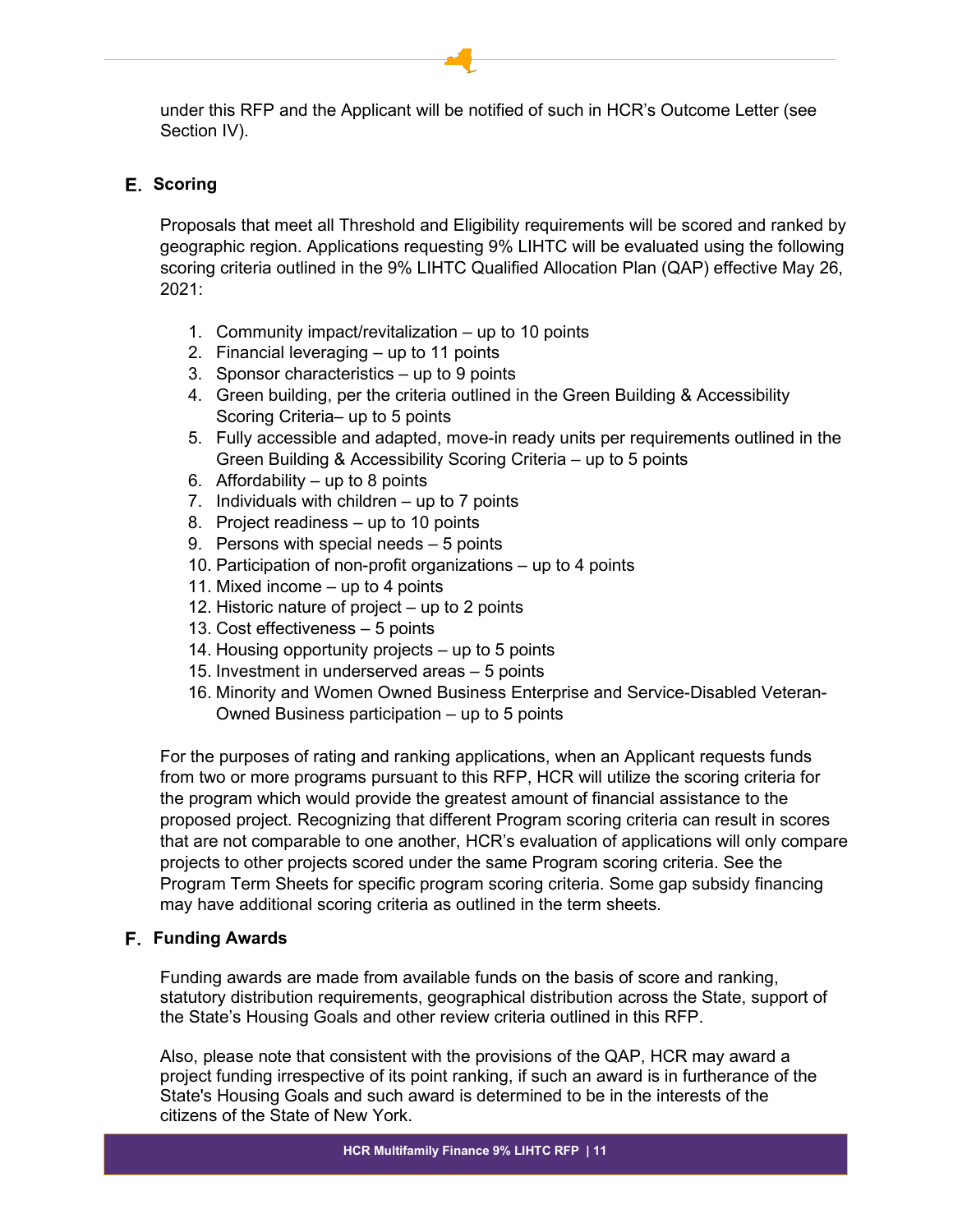Applicants will be informed of the disposition of their application in an Outcome Letter. Awards are contingent upon compliance with all applicable regulations and HCR policies and guidance. Further post-award process information is contained in Section IV.

#### <span id="page-11-0"></span>**Waiting List**

Any complete application which meets Threshold and Eligibility review criteria, but is not selected for a credit reservation, may be placed on a waiting list which will be in effect until the next 9% LIHTC RFP is issued by HCR, at which time the waiting list will be terminated. Applicants on the waiting list will remain eligible to be selected for a credit reservation if credits are made available to the Division from sources including additional federal allotment of 9% LIHTC allocation authority, the LIHTC national pool, expired credit reservations or binding agreements, or credit allocation recapture.

#### <span id="page-11-1"></span>**IV. REGULATIONS, GUIDANCE, AND APPLICANT OBLIGATIONS**

#### <span id="page-11-2"></span>**A. 9% LIHTC Set-Asides**

HCR expects to set-aside a portion of the available 9% LIHTC for the following program priorities: ESSHI Projects and Supportive Housing Projects (up to \$3 million); Public Housing Projects (up to \$2 million); Housing Opportunity Projects (up to \$3 million); NYCHA Seniors First Projects (up to \$15 million over several years), and Vital Brooklyn. HCR reserves the right to award 9% LIHTC in excess of these set-aside amounts to projects meeting these program priorities or to award 9% LIHTC in lower amounts than noted above under the pertinent set-aside, depending upon the number of competitive and feasible set-aside applications received and available resources.

#### **1. ESSHI Projects**

In order to qualify under this set-aside, Applicants must demonstrate: (a) they have received a Conditional Award Notification through the Empire State Supportive Housing Initiative, Inter-Agency Service and Operating Funding Opportunity RFP to fund appropriate services for the targeted population; (b) the proposed project gives preference in tenant selection to persons with special needs for at least 50% of the project units; and (c) the project satisfies the definition of supportive housing cited in Section 2040.2(v) of the QAP, Applicants may satisfy the capital financing requirement of that definition by requesting SHOP and/or HOME funds pursuant to this RFP.

#### **2. Supportive Housing Projects**

A Supportive Housing Project, as defined in Section 2040.2(v) of the QAP and this RFP, is a project that gives preference in tenant selection to persons with special needs for at least 50% of the project units. Persons with special needs for the purposes of this set-aside are defined in Section 2040.2(q) of the QAP. To be considered a Supportive Housing Project under this set-aside, an application must:

a. document the need for housing for the targeted population within the primary market area (may include Continuum of Care data or local data that was collected as part of community planning activities);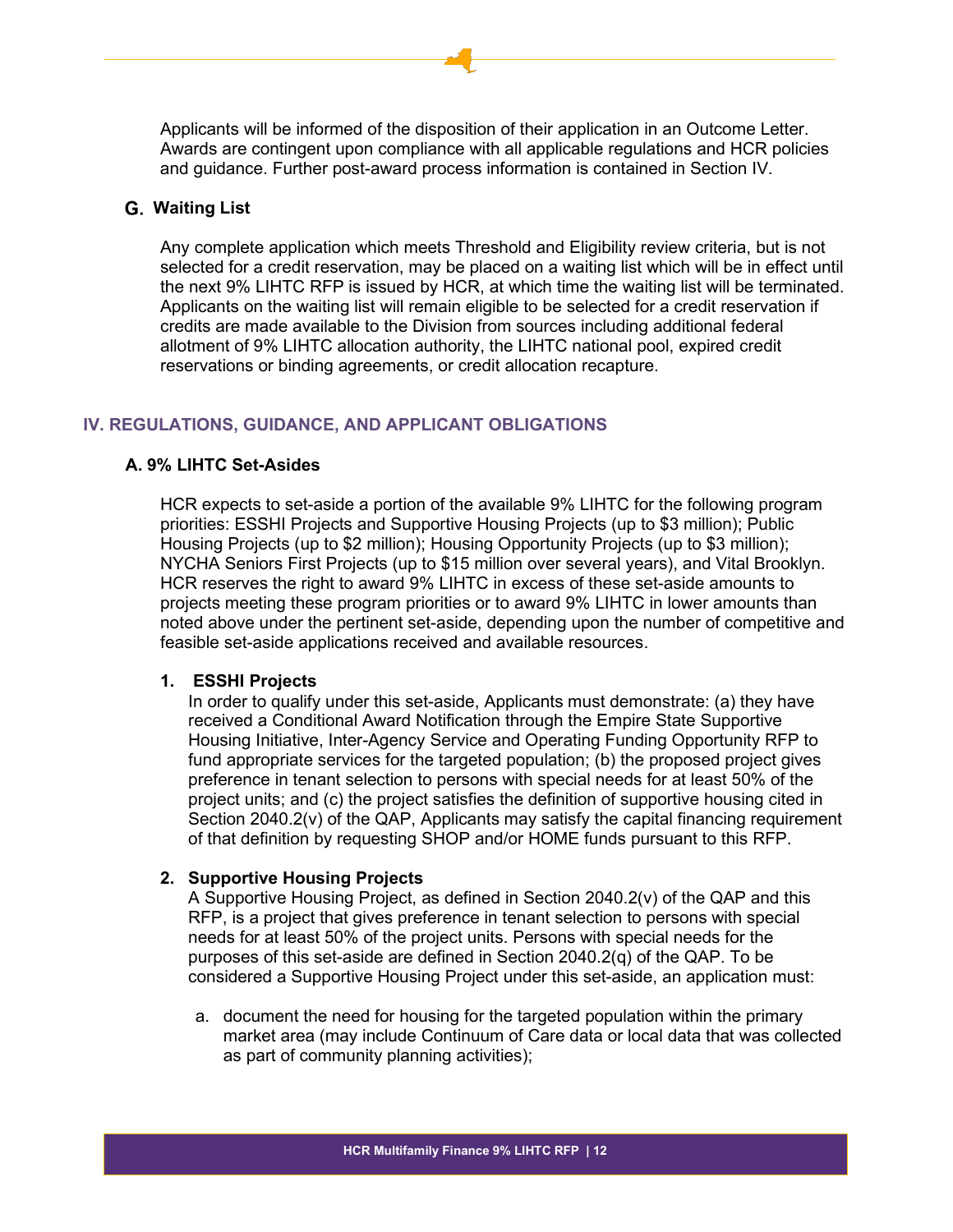- b. provide a comprehensive service plan and an agreement in writing with an experienced service provider that ensures the delivery of appropriate services for which a documented need exists for the targeted population;
- c. propose a project site in close proximity to public transportation, or include a transportation plan as a component of the comprehensive service plan to ensure access to necessary services;
- d. include a provision for an ongoing rental subsidy or other form of subsidy to ensure rents paid by the targeted population remain affordable;
- e. demonstrate a commitment of services or combined services and operating funding from a governmental agency serving the proposed target population;
- f. demonstrate a firm commitment for capital financing from a governmental agency serving the proposed target population, provided however that Applicants may satisfy the capital financing requirement by requesting SHOP and/or HOME funds pursuant to this RFP;
- g. identify a public agency or experienced service provider with which a written agreement that includes a description of the referral procedure they will use to refer eligible persons and families for the targeted units has been executed; and,
- h. the project must provide an integrated setting that enables individuals with disabilities to live independently and without restrictive rules that limit their activities or impede their ability to interact with individuals without disabilities.

Any Applicant considering submission of an application for a project that would give preference in tenant selection to persons with disabilities (and therefore subject to *Olmstead* considerations) for more than 60% of a project's total bedrooms must provide evidence from the government service agency providing services and supports to the project that the project complies with New York State's *Olmstead* plan.

#### **3. Housing Opportunity Projects (HOP)**

In order to qualify under the Housing Opportunity Projects Set-Aside, eligible projects must be located in census tracts with poverty rates at or less than 10%, according to 5 year averages from the American Community Survey and average school testing scores in the upper two quartiles of proficiency scores for 3rd through 8th grade English and Math exams statewide (averaged over the past 5 years). (See [hcr.ny.gov/multifamily](https://hcr.ny.gov/multifamily) for a list of these HOP census tracts.) Proposed projects must have an average unit size of at least 2 bedrooms. HOP projects may not be:1) intended for, and solely occupied by persons 62 years of age or older; or 2) intended and operated for occupancy by persons 55 years of age or older. Proposed projects must also target at least 10% of project units to households at or below 30% of AMI. Applications that clearly advance this goal will be eligible for a 130% LIHTC basis boost, based on a DHCR designation, as authorized by the Housing and Economic Recovery Act of 2008.

#### **4. NYCHA Seniors First**

As part of a long-term commitment to increasing affordable housing opportunities for seniors, HCR will set-aside up to \$15 million in 9% LIHTC over several years for 1,000 units that are part of the New York City Housing Authority (NYCHA) and the New York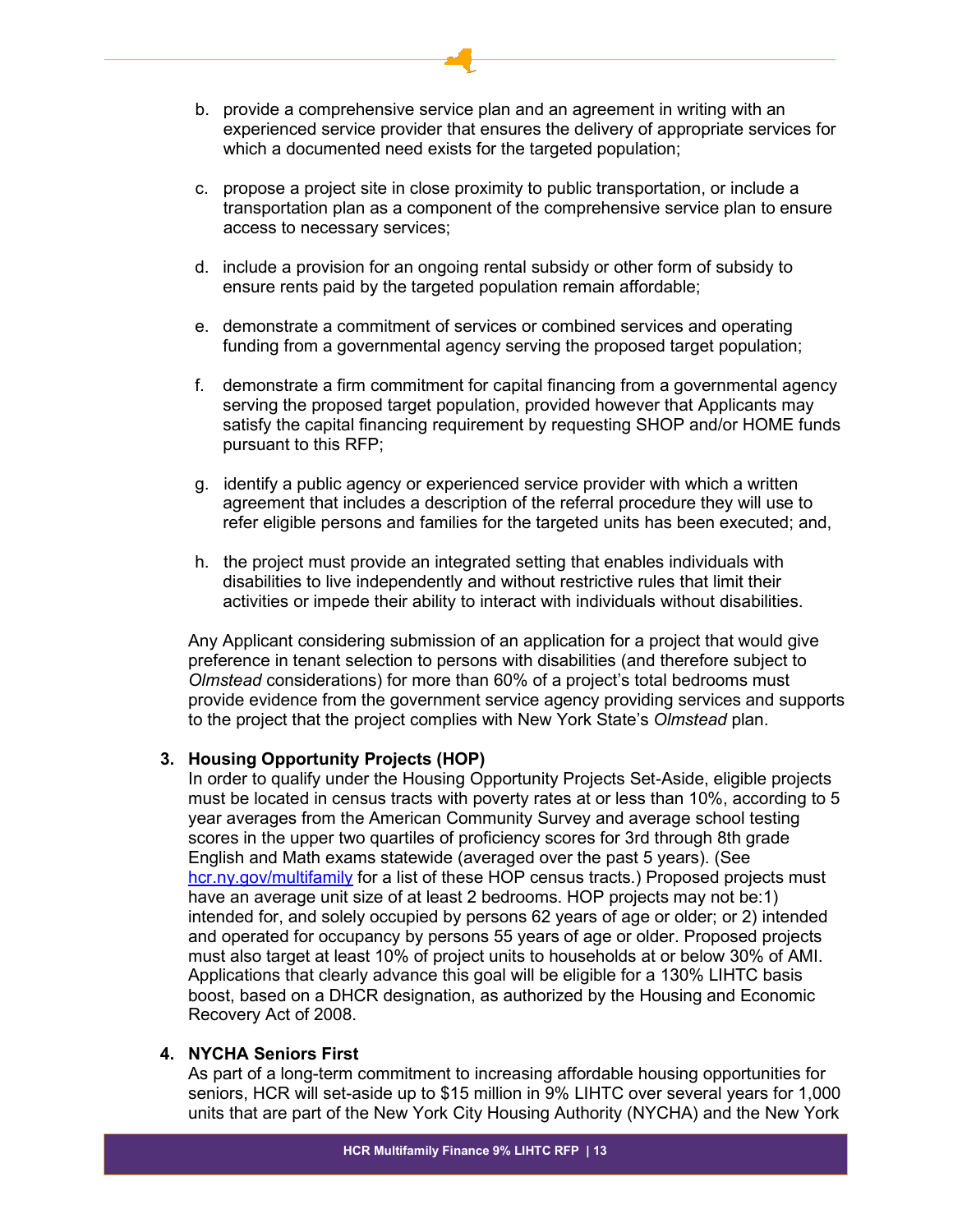City Department of Housing Preservation and Development (HPD) Seniors First Initiative. In order to qualify under the NYCHA Seniors First Set-Aside, Applicants must demonstrate that the project: (i) received an award of site control of underutilized housing authority property through the NYCHA and HPD Seniors First Initiative; (ii) is located in Central Brooklyn; (iii) received the endorsement of the Independent Emergency Manager or such other monitor as may be designated by HCR in its sole discretion. Projects must be intended for and solely occupied by persons 62 years of age or older. Projects must also be 100% affordable.

## **5. Public Housing Redevelopment Projects**

Projects that meet the Public Housing Redevelopment Projects Housing Goal are eligible for this set-aside. This includes projects proposing rehabilitation, expansion, redevelopment and/or restructuring of Public Housing units, and may include projects participating in a HUD restructuring program.

## **6. Vital Brooklyn**

Vital Brooklyn is New York State's new comprehensive community development initiative that addresses chronic social, economic, and health disparities in central Brooklyn, one of the most underserved areas in the State. HCR will set aside resources for projects awarded under the Vital Brooklyn Requests for Proposals.

## <span id="page-13-0"></span>**B. Fair Housing**

All awardees must comply with all HCR marketing guidelines and submit an Affirmative Fair Housing Marketing Plan acceptable to HCR's Office of Fair Housing and Equal Opportunity (FEHO). FEHO Affirmative Fair Housing Marketing Plan requirements are available at: [hcr.ny.gov/marketing-plans-policies.](https://hcr.ny.gov/marketing-plans-policies)

# <span id="page-13-1"></span>**C. Equal Employment Opportunity/Minority and Women Owned Business; Service-Disabled Veteran-Owned Businesses**

All contractors and awardees must submit a Minority/Women-Owned Business Enterprise (M/WBE) Utilization Plan that is acceptable to HCR. Awardees are required to make affirmative efforts to ensure that New York State Certified M/WBE's are afforded opportunities for meaningful participation in projects funded by HTFC. Further, all contractors and awardees must conduct good faith outreach efforts to solicit the participation of NYS-Certified Service-Disabled Veteran-Owned Businesses (SDVOBs) in HTFC financed projects. Enterprises and Businesses certified by New York City or any entity other than New York State do not satisfy this requirement. Additional information can be found at: [hcr.ny.gov/oeopd.](https://hcr.ny.gov/oeopd)

# <span id="page-13-2"></span>**D**. **Entities on Federal or State Debarment Lists**

No entity listed on any Federal or New York State debarment list, or which is otherwise prohibited from bidding on or receiving government contracts, may be contracted for any services related to the project (including construction subcontracts).

# <span id="page-13-3"></span>**E. Environmental Review & Prohibition of Project Work**

Applicants are hereby advised that after submission of an application no work may be undertaken, including site acquisition, contracts for services, demolition, and any other site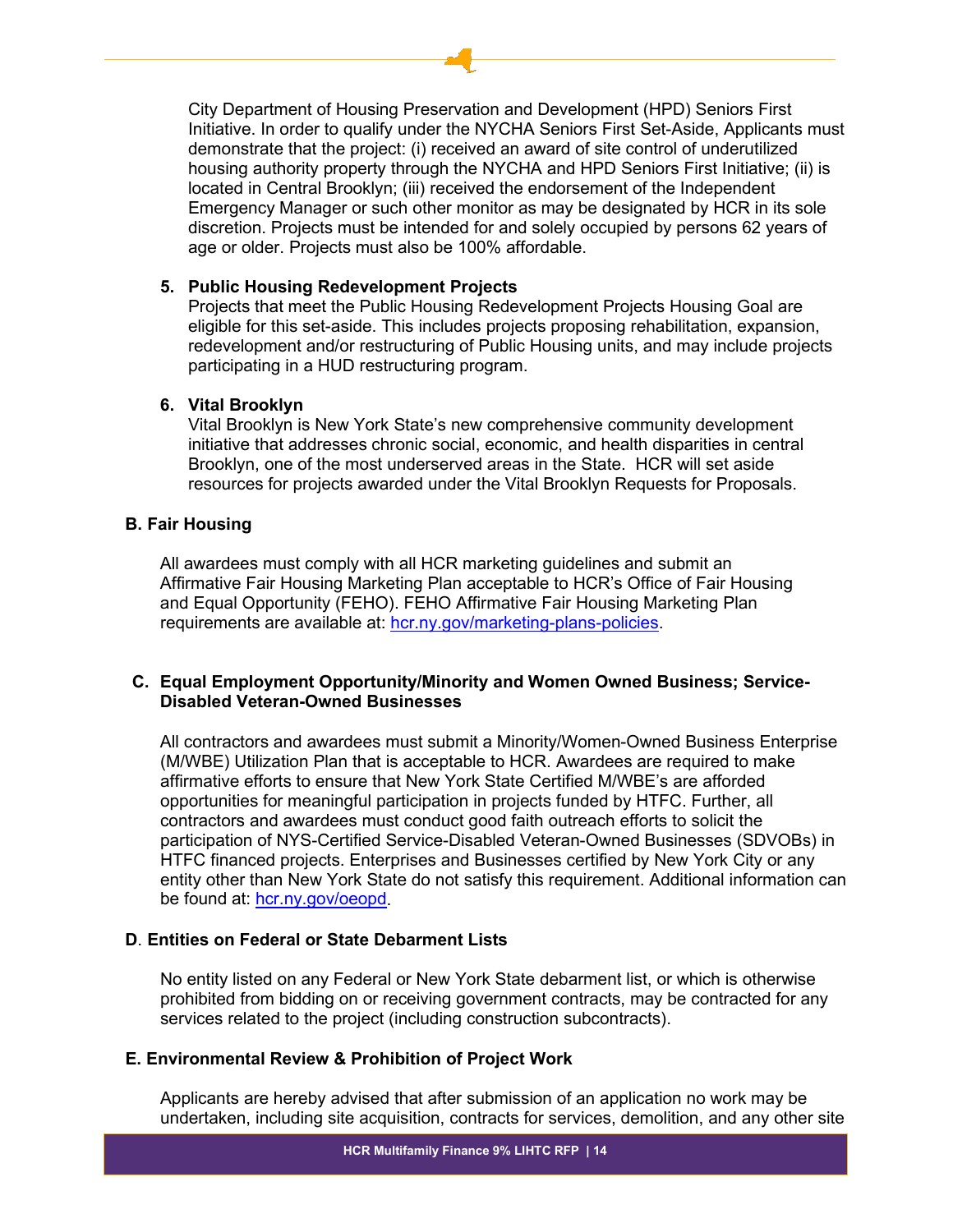disturbance beyond investigation or testing activities, until either an award is made and HCR's Environmental Analysis Unit has completed an environmental review and issued an environmental clearance letter to the Applicant or the Applicant receives a Negative Outcome Letter. If project work or choice limiting actions are made, it may impede or prohibit environmental clearance or use of specific program funding sources.

All funding awards are contingent upon completion of HCR's review pursuant to the State Environmental Quality Review Act (6 NYCRR 617) and HUD's National Environmental Policy Act (NEPA) requirements under 24 CFR Part 58 (if HUD funding will be utilized) or Federal Housing Trust Fund (FHTF) housing standard regulations at 24 CFR 93.301. All projects shall comply with: Section 14.09 of the Parks, Recreation, and Historic Preservation Law (or federal equivalent); Floodplain Management Criteria for State Projects (6 NYCRR Part 502); Section 305(4) of the Agriculture and Markets Law; NYS Coastal Zone Management regulations (19 NYCRR Part 600); and, Smart Growth Public Infrastructure Policy Act (NYS Environmental Conservation Law, Article 6), in addition to other policy and laws outlined in HCR's Capital Programs Manual and HCR Design Guidelines.

#### <span id="page-14-0"></span>**F. Financial Background Review**

As a condition of application submission and/or award, HCR will require the project Applicant, project developer, project owner, general contractor/builder, architect, management agent and development consultant, and their principals, to provide written authorization for HCR to conduct financial background and LexisNexis reviews.

## <span id="page-14-1"></span>**G. Reference Materials and Related Resources**

This RFP provides only some of the information and materials necessary for application preparation. Additional materials are available on HCR's website at [hcr.ny.gov/multifamily.](https://hcr.ny.gov/multifamily)

- 1. HCR Multifamily Finance 9% Application;
- 2. HCR Multifamily Finance 9% Underwriting Application;
- 3. Term Sheets;
- 4. HCR Design Guidelines June 2021;
- 5. Design Waiver Request Form;
- 6. Green Building & Accessibility Scoring Criteria;
- 7. Mandatory Energy Efficiency Strategy Notice to Applicants;
- 8. Clean Energy Incentive for High Performance Projects New Construction Phase IB Program Criteria;
- 9. Clean Energy Incentive for High Performance Projects Existing Buildings Phase IB Program Criteria;
- 10. Clean Energy Incentive for High Performance Projects Phase 1B Workbook;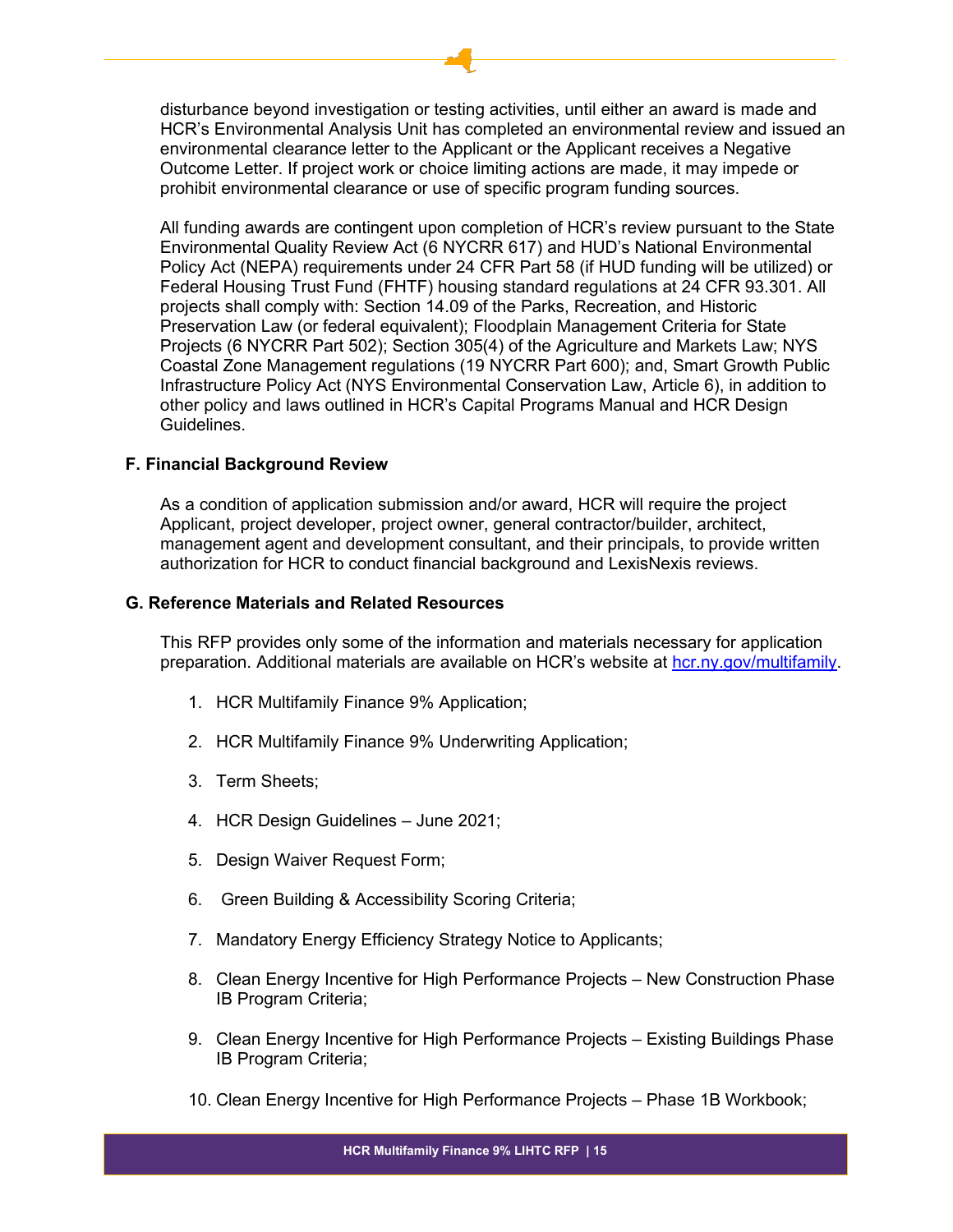- 11. Capital Programs Manual (CPM);
- 12. Winter 2022 NOFA/NOCA;
- 13. DHCR's 9% LIHTC Qualified Allocation Plan (effective 5/26/2021);
- 14. DHCR's SLIHC Regulation 9 NYCRR Part 2040.14 (effective 5/262021);
- 15. HCR Multifamily Finance 9% Application Reference Materials;
- 16. 2021 NYS Annual Action Plan;
- 17. SHPO Guidance and Walkthrough Information;
- 18. Affirmative Fair Housing Marketing Plan Guidance;
- 19. HCR Multifamily Finance 9% Application Presentation (available on March 3rd);
- 20. 2022 Housing Opportunity Census Tracts;
- 21. Market Analyst Certification Form;
- 22. 2022 Pre-Qualified Market Analysts List;
- 23. HOME, FHTF and CDBG Antidisplacement and Relocation Assistance Plan;
- 24. HOME, FHTF and CDBG Relocation Appeal Process; and,
- 25. 2022 Aspera Dropbox Instructions.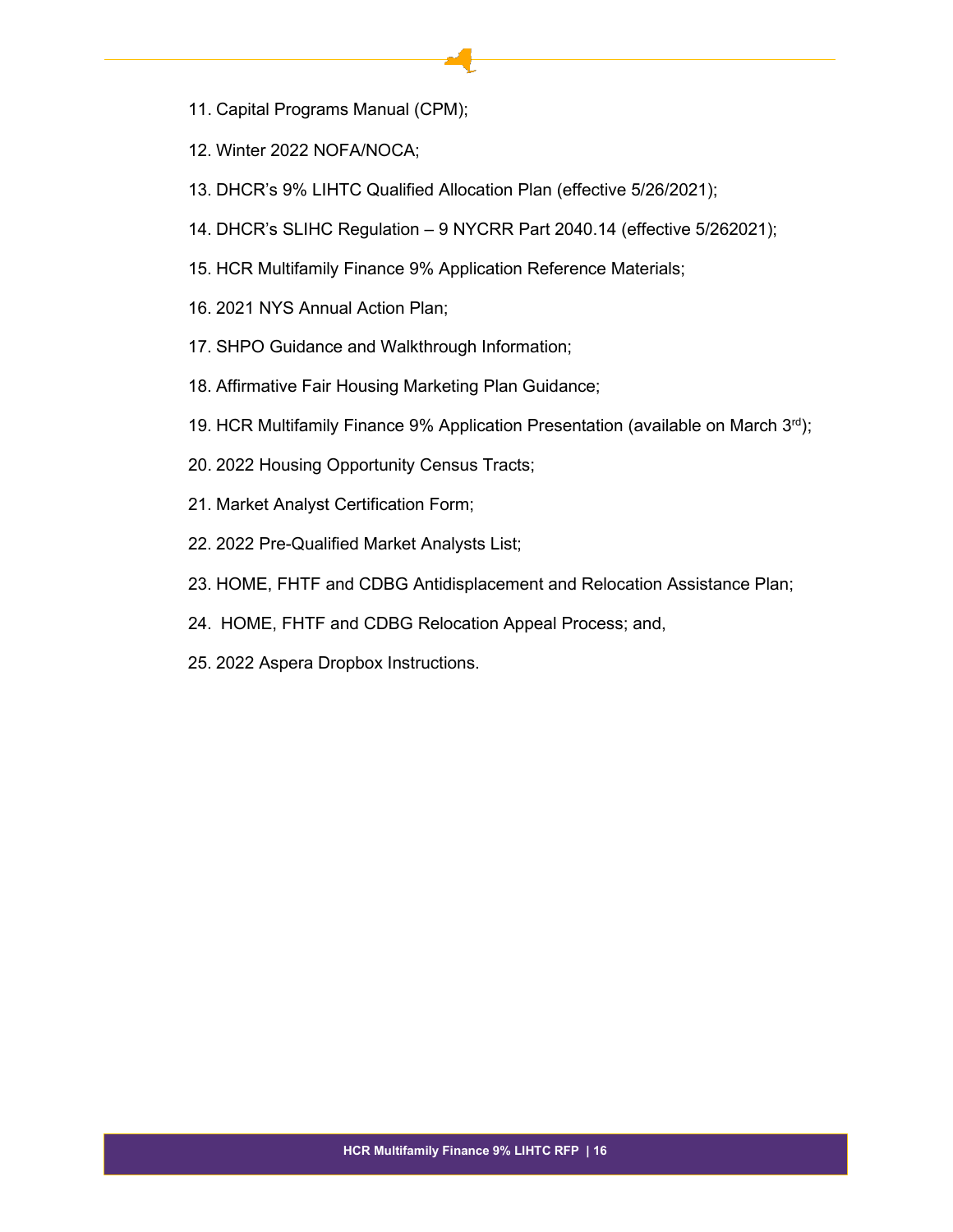#### <span id="page-16-0"></span>**H. HTFC Board Approval and Subsequent Process Obligations**

1. Board Approval

All HTF, CIF, SHOP, PHP, MIHP, FHTF, SENR and HOME awards must be approved by the HTFC Board of Directors.

2. Outcome Letters

HCR will issue Outcome Letters. There are three types of letters:

- a. Application Disqualification Letters are sent to unsuccessful Applicants whose submissions did not pass Completeness, Threshold or Eligibility reviews.
- b. Application Review Letters are sent to unsuccessful Applicants regardless of which program(s) funds were requested from.
- c. Award Letters are sent to all successful Applicants. This letter notifies the Applicant that the project has been selected for funding and sets forth the number of units and award amount(s). The Award Letter is a preliminary notification and is issued prior to the 9% LIHTC/SLIHC Reservation and Funding Commitment Letters, as described below.
- 3. 9% LIHTC/SLIHC Reservation Letters

9% LIHTC and/or SLIHC Reservation Letters are sent to awardees of 9% LIHTC and/or SLIHC. These letters specify the terms and conditions that the project awardee will be required to meet prior to issuance of a binding agreement and/or carryover allocation, including the reservation expiration date and certain provisions to be incorporated in the project's 9% LIHTC and/or SLIHC Regulatory Agreement.

Projects that are awarded both 9% LIHTC and SLIHC will be issued a combined 9% LIHTC/SLIHC Reservation Letter.

4. Funding Commitment Letters

HCR sends Funding Commitment Letters (FCL) to successful Applicants who were awarded HTFC financing. The FCL sets forth the terms and conditions under which HTFC will provide financing to the project, including some of HTFC's requirements for the project's ongoing operations during the regulatory period, and is considered a binding agreement when signed and returned by the Applicant.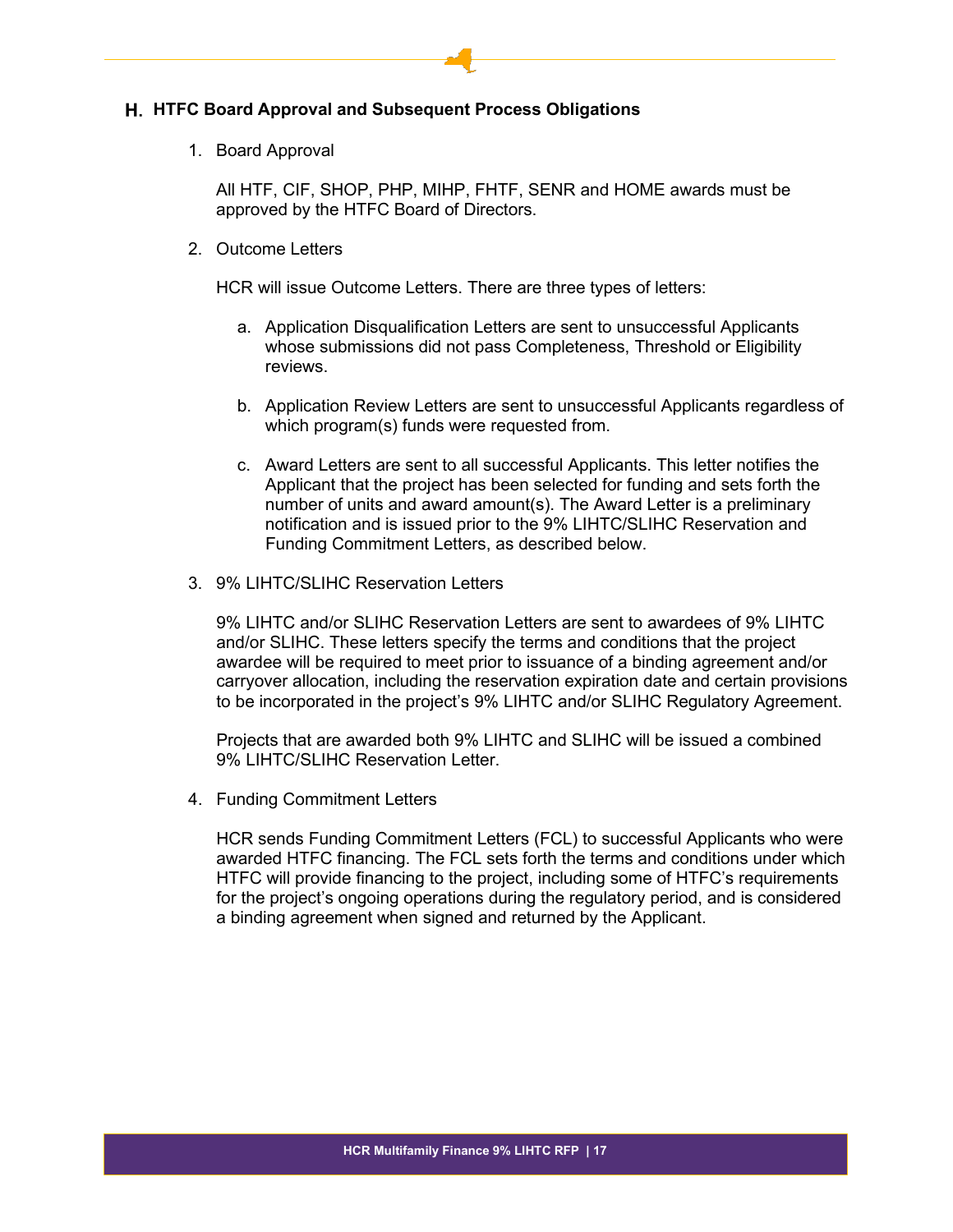5. Project Development Meeting

The project development team for each awarded project will be required to participate in a Project Development Meeting with HCR staff. The meeting provides a forum for the awardee's development team and HCR to discuss the project's development timetable, the roles and responsibilities of the development team members and HCR, and the deliverables required prior to issuance of a 9% LIHTC/SLIHC Reservation Letter and/or Funding Commitment. Additional information on Project Development Meetings can be found in the CPM. Project development meetings will be scheduled to occur within approximately 30 business days after the issuance of an award letter.

6. Processing Timeframes

Successful Applicants will be required to agree to a development timetable outlining the timing of critical development milestones and establishing a schedule for the delivery of key documents for HCR staff review.

## <span id="page-17-0"></span>**Material Changes to Applications**

Applicants are obligated to inform HCR if there are any material changes to applications after submission. Please note, however, that any information related to material changes provided after the application deadline will not be considered if the documentation would, in any way, enhance the competitiveness of the application. For example, Applicants must disclose any loss of funding source(s) or changes in the local approval process. After application submission, Applicants must send the required disclosure materials to [9%RFPModifications@hcr.ny.gov.](mailto:9%25RFPModifications@hcr.ny.gov)

#### <span id="page-17-1"></span>**Project Budget Completeness**

All costs and funding sources related to the development or redevelopment of the project site, including any related infrastructure work necessary for the project, must be included in the project budget. Failure to include all such costs and/or to disclose such sources will result in the termination of HCR's review and the rejection of the application. All costs and financing sources related to the remediation of any environmental hazards affecting the site, as necessary for the redevelopment of the parcel on which the proposed project is located, must be disclosed in the application and included in the development budget.

#### <span id="page-17-2"></span>**Identity of Interest Disclosure**

Any identity of interest between Applicants, owners, their development teams and the proposed financial institutions and/or financing sources must be disclosed and will be closely scrutinized to ensure the most advantageous market terms available to the project have been achieved. HCR reserves the right to require the solicitation of alternative financing partners acceptable to the agency.

#### <span id="page-17-3"></span>**Single Financing Plan**

Applicants may only submit a single consistent plan of financing, inclusive of all financing, for the proposed project to other funding agencies. Applications that propose multiple financing scenarios will be deemed ineligible and will not be subject to further review.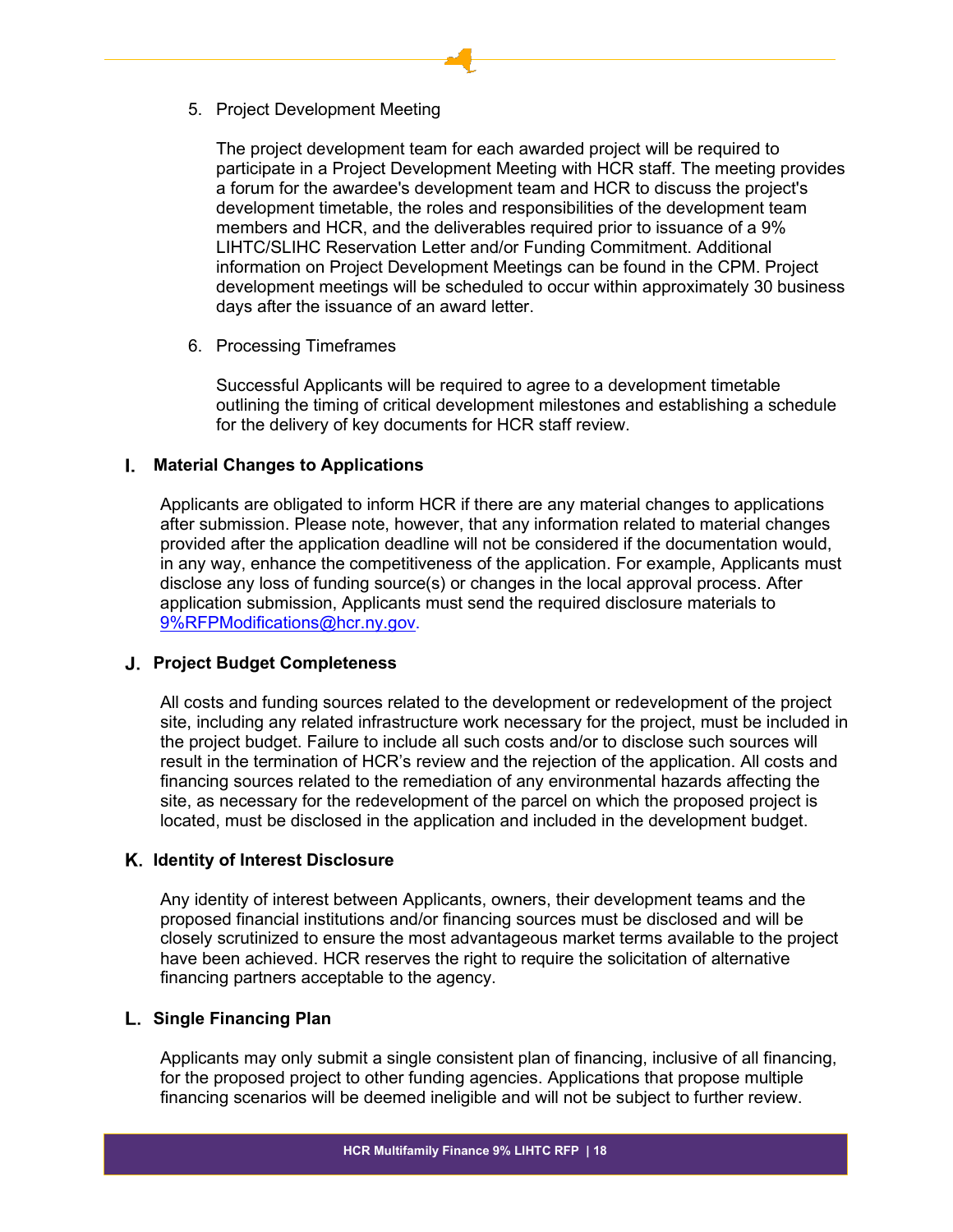# <span id="page-18-0"></span>**Subsidy Gap Financing Source per Residential Unit**

In addition to 9% LIHTC and SLIHC, projects may only apply for one subsidy gap financing source per residential unit, except for FHTF and HDF which may be included in addition to another source of subsidy. Projects may also apply for CIF for non-residential purposes in addition to other subsidy sources. Furthermore:

- HTF, SHOP, SENR and PHP cannot be combined; a project may use only one of these funding sources;
- HOME may be combined with other HCR financing in a project, however HOME must be the only source of HCR subsidy financing in a unit. A unit may not include HOME and HTF, SHOP, PHP, SENR or FHTF;
- MIHP must be the only source of HCR financing in a unit and cannot be combined with projects requesting PHP or SENR; and,
- SLIHC cannot be used in projects utilizing Income Averaging.

## <span id="page-18-1"></span>**Capacity**

HCR will consider the capacity of development teams to undertake more than one project within a single funding round, based on the past performance of the developer or development team. In reviewing applications, HCR will also consider whether that developer or development team is currently engaged in projects relying on 4% LIHTC and tax-exempt bond financing.

#### <span id="page-18-2"></span>**Market Studies**

Market study analysts who were included on the Summer 2021 Pre-Qualified Market Analyst List do not have to resubmit a Market Study Certification Form for the Winter 2022 RFP. Market analysts who would like to be included on the Winter 2022 Pre-Qualified List must complete the Market Study Certification form available at [hcr.ny.gov/multifamily](https://hcr.ny.gov/multifamily) and submit the Certification form, along with the company address, phone number and email of contact person, to [9%RFP@hcr.ny.gov.](mailto:9%25RFP@hcr.ny.gov)

#### <span id="page-18-3"></span>**Rent Setting Guidance**

Winter 2022 Applicants should use the most current HUD designated Area Median Incomes available at the time of application.

#### <span id="page-18-4"></span>**Design Guidelines**

Projects are subject to the 2021 HCR Design Guidelines. Any additional design requirements that may apply to a specific subsidy financing source are specified in the term sheets.

#### <span id="page-18-5"></span>**Energy Efficiency and Green Building Requirements**

Projects are required to comply with the HCR Mandatory Energy Efficiency Practices and the HCR Mandatory Green Building Practices outlined in Appendix F of the 2021 HCR Design Guidelines. Projects are also required to comply with at least one of the Mandatory Energy Efficiency Strategies listed in Appendix F of the 2021 HCR Design Guidelines.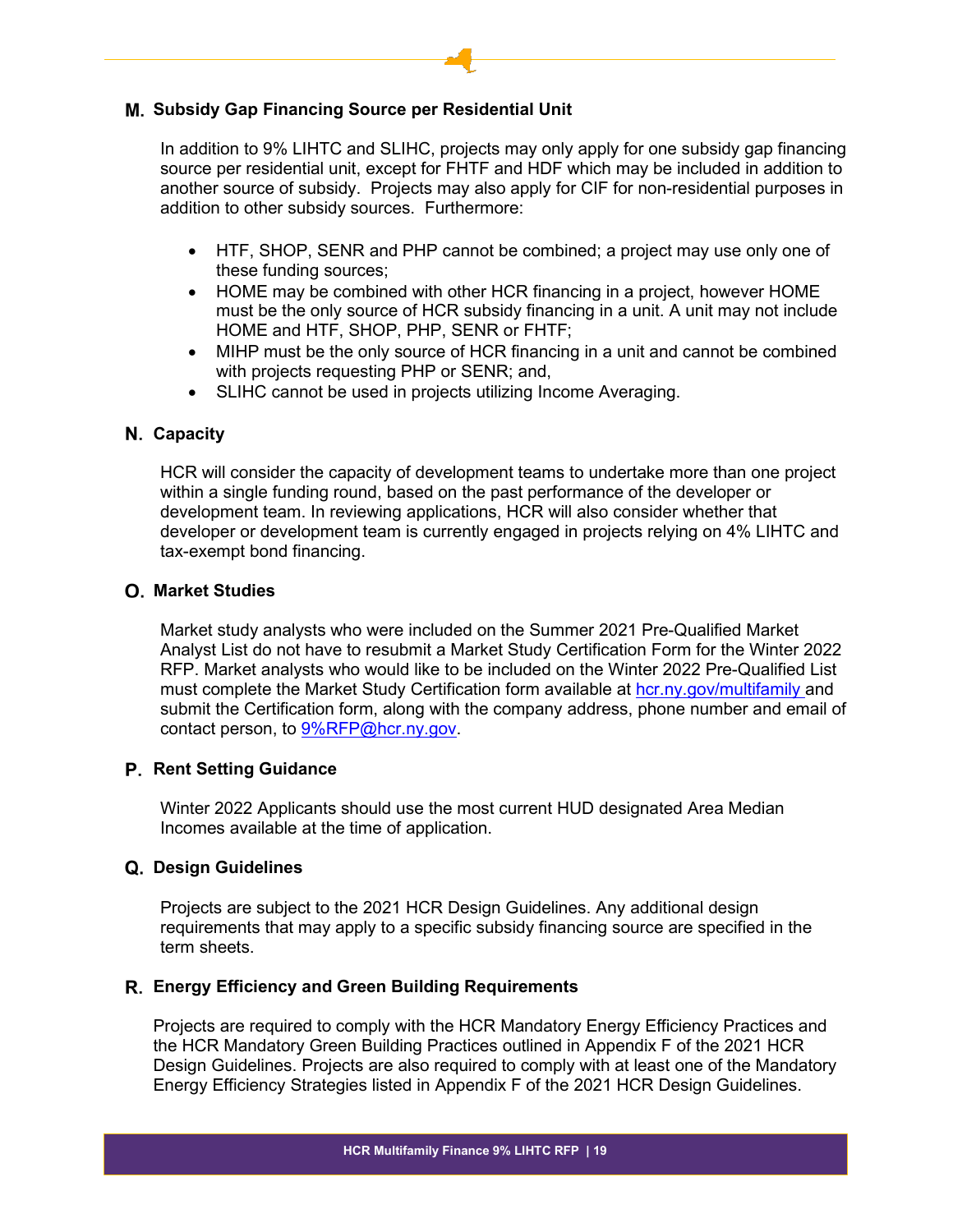#### <span id="page-19-0"></span>**High Cost Projects**

HCR will evaluate project costs in making its funding decisions. All project costs will be compared to those on other proposed projects in comparable cost regions. Two cost regions will be used for these evaluations. The first will include proposed projects located in New York City, and Rockland, Westchester, Nassau, and Suffolk Counties. The second will include all proposed projects located in the remaining 53 counties of the State. HCR may also consider any other available cost data and disallow costs that are ineligible, unreasonable and/or excessive.

The QAP provides a Cost Effectiveness scoring criterion that awards points to proposed projects based on a comparison of costs to other projects proposed in the same cost region. The QAP also bars HCR from funding High Cost Projects that significantly exceed the costs of other proposed projects unless a determination has been made by the Commissioner finding the project to be in furtherance of the State's Housing Goals.

In scoring Cost Effectiveness and identifying High Cost Projects, HCR will use three cost measures:

- Total Residential Development Cost per Gross Square Foot of Residential Space, including Residential Common Areas (Square Footage used for this calculation includes all Dwelling Unit Space plus all Residential Common Areas up to, but not exceeding the HCR design standards limit of 25% of the total, or 35% if a waiver to exceed that 25% limit has been requested and granted prior to application, or requested and granted prior to application to exceed 35% for Historic Adaptive Reuse projects only);
- Total Residential Development Cost per Bedroom; and,
- Total Residential Development Cost per Residential Unit.

For scoring purposes, HCR will award points to projects with costs at or below the median for all projects submitted during the round within the same cost region.

A High Cost Project will be defined as projects that average above 130 percent of the cost region median for the three cost measures listed above. For example, if the costs for Project A are 155 percent of the cost region median for cost per square foot, 132 percent of the cost region median for cost per bedroom, and 120 percent of the cost region median cost per unit, the average (mean) across the three measures would be 135.6 percent. As a result, Project A would exceed the 130 percent threshold and be identified as a High Cost Project and could only be funded if a determination was made by the Commissioner finding the project to be in furtherance of the State's Housing Goals.

No more than 10% of the total annual amount awarded per program will be available to High Cost Projects and will only be awarded if a project is determined by HCR to advance a State Housing Goal.

#### <span id="page-19-1"></span>**V. GENERAL PROVISIONS**

HCR reserves the right to award all, a portion of, or none of the program funds based upon funding availability, feasibility of applications received, site suitability, the competitiveness of